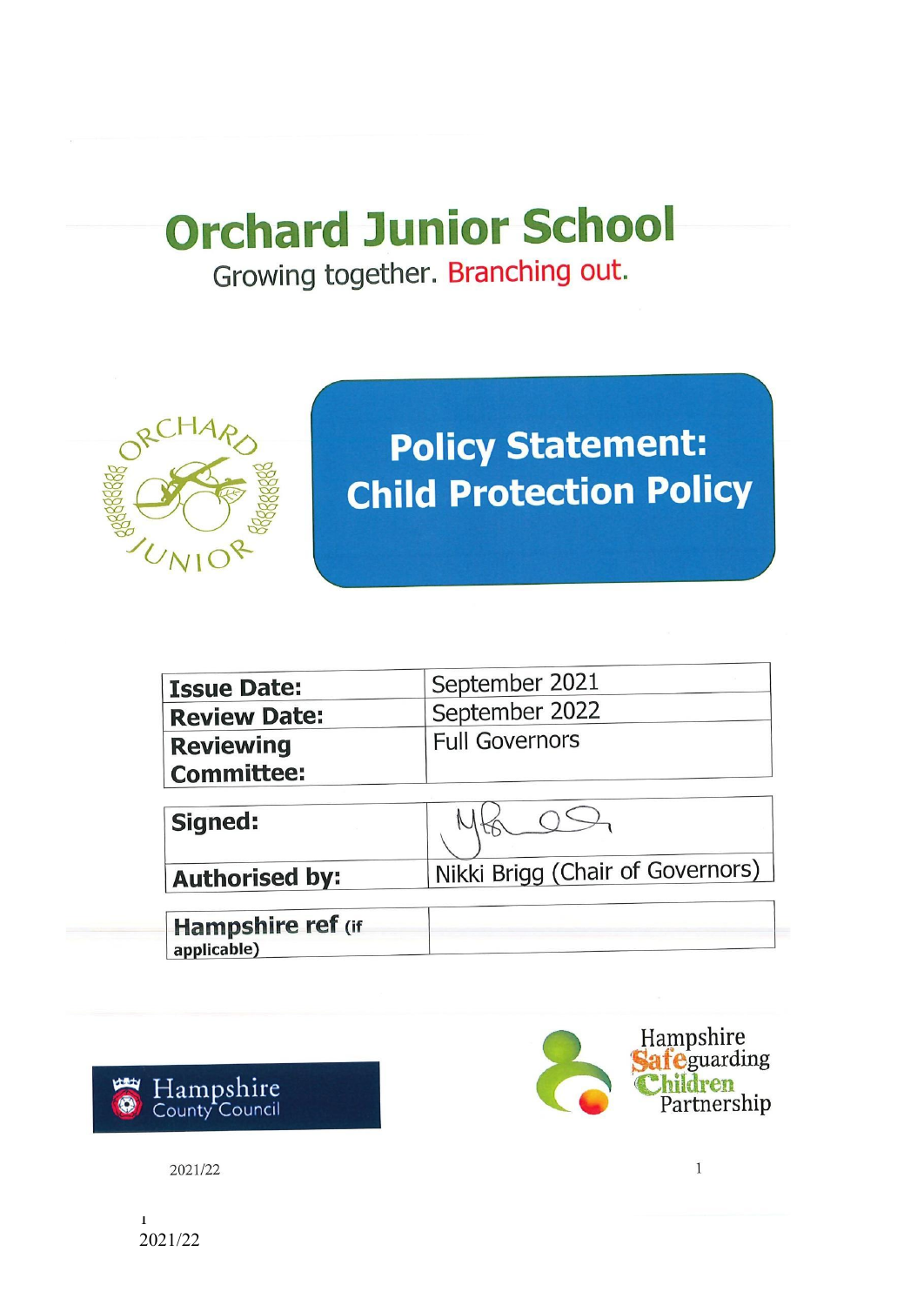Orchard Junior School Child Protection Policy, Procedure and Guidance



## Schools and Education

## Published September 2021 To Be Reviewed by August 2022



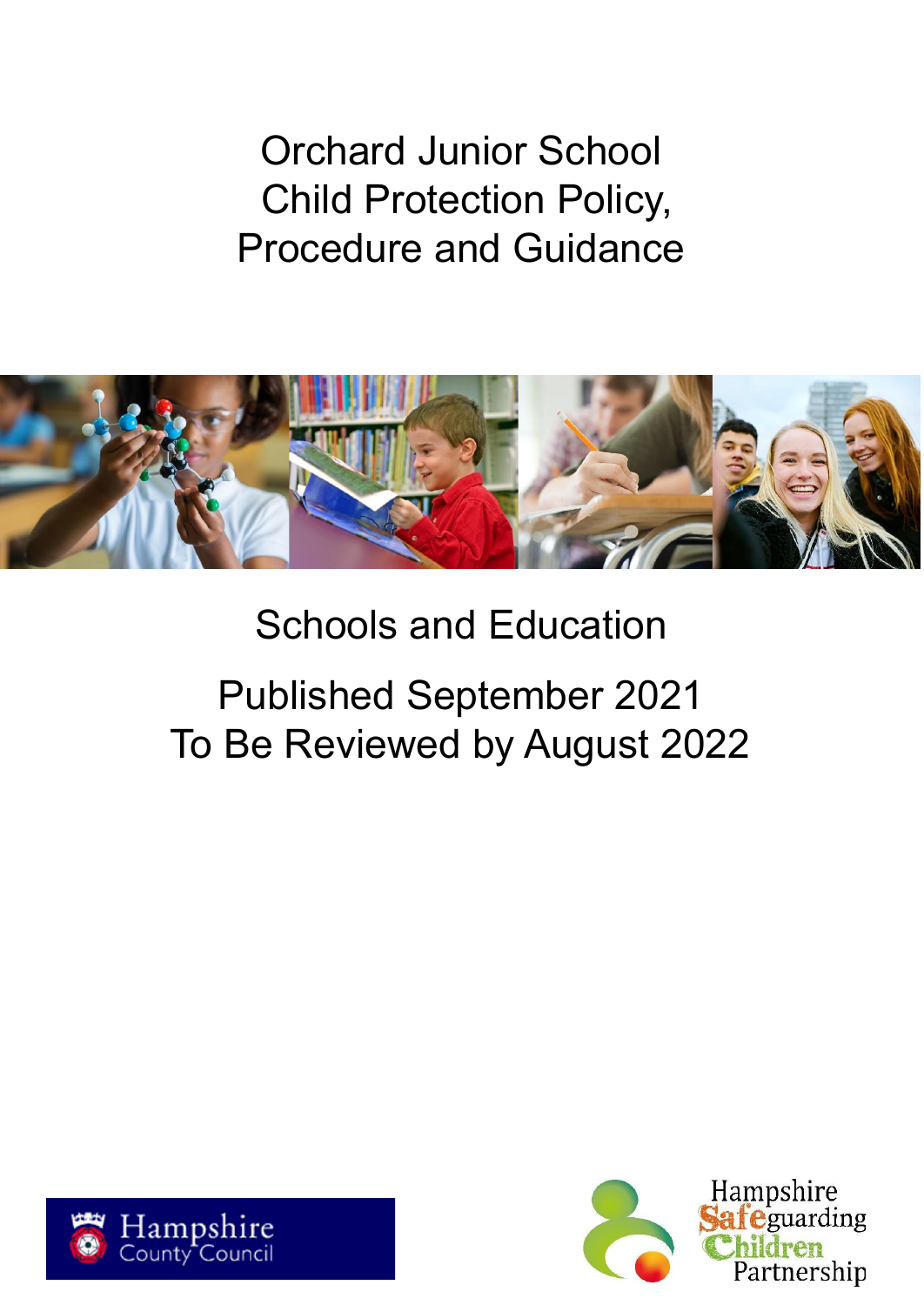## Table of Contents

| <b>Orchard Junior School Child Protection Policy</b>                | 4  |
|---------------------------------------------------------------------|----|
| Roles and responsibilities within Orchard Junior School school      | 8  |
| <b>Orchard Junior School Child Protection Procedures</b>            | 11 |
| Annex 1 - Flowchart for child protection procedures                 | 13 |
| <b>Annex 2 - Example Recording form</b>                             | 14 |
| Annex 3 - Skin map                                                  | 15 |
| <b>Annex 4 - Dealing with disclosures</b>                           | 17 |
| Annex 5 - Allegations against adults who work with children         | 19 |
| Annex 6 - Sexual violence and sexual harassment between children in |    |
| schools and colleges                                                | 22 |
| Annex 7 - Sexual Violence and Sexual Harassment between Children    |    |
| <b>Risk and Needs Assessment Template</b>                           | 26 |
| <b>Annex 8 - Online Safety</b>                                      | 29 |
| <b>Annex 9 - Whistleblowing</b>                                     | 30 |
| Annex 10 - Briefing sheet for temporary and supply staff            | 31 |
| Annex 11 - What is child abuse?                                     | 32 |
| <b>Annex 12 - Useful contacts</b>                                   | 38 |
| Annex 13 - Table of changes 2020/2021                               | 39 |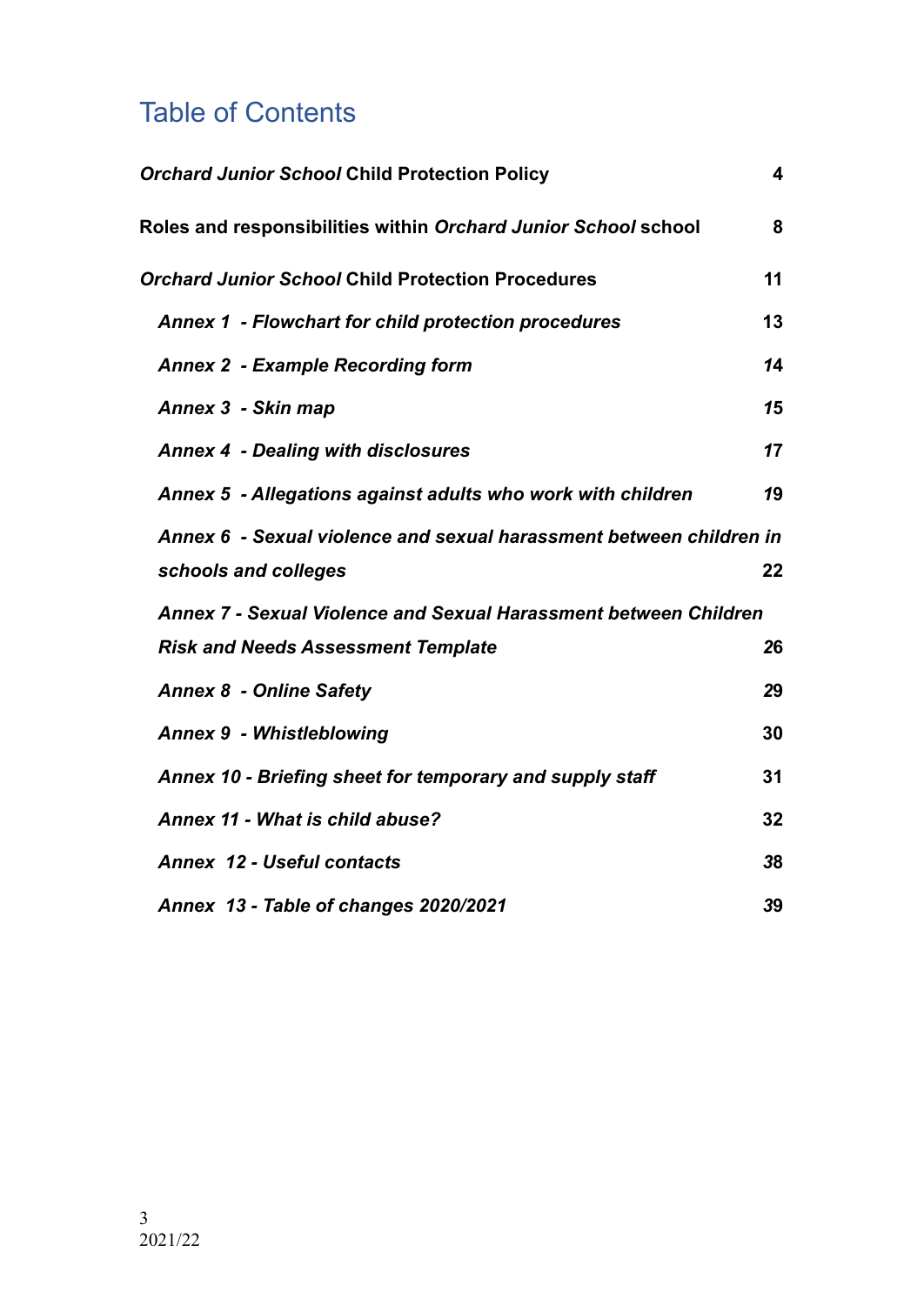## <span id="page-3-0"></span>**Policy Statement**

We recognise our moral and statutory responsibility to safeguard and promote the welfare of all children.

We make every effort to provide a safe and welcoming environment underpinned by a culture of openness where both children and adults feel secure, able to talk and believe that they are being listened to.

We maintain an attitude of "it could happen here" where safeguarding is concerned. The purpose of this policy is to provide staff, volunteers and governors with the framework they need in order to keep children safe and secure in our school, and to inform parents and guardians how we will safeguard their children whilst they are in our care.

Specific guidance is available to staff within the procedure documents.

## **Definitions**

Within this document:

*Child protection* is an aspect of safeguarding but is focused on how we respond to children who have been significantly harmed or are at risk of significant harm.

The term *staff* applies to all those working for or on behalf of the school, full time or part time, in either a paid or voluntary capacity. This also includes parents and governors.

*Child* refers to all young people who have not yet reached their 18 birthday. On the whole, this will apply to pupils of our school; however the policy will extend to visiting children and students from other establishments

*Parent* refers to birth parents and other adults in a parenting role for example adoptive parents, step-parents, guardians and foster carers.

*Abuse* could mean neglect, physical, emotional or sexual abuse or any combination of these. Parents, carers and other people can harm children either by direct acts and / or failure to provide proper care. Explanations of these are given within the procedure document.

## Aims

- To provide staff with the framework to promote and safeguard the wellbeing of  $\bullet$ children and in so doing ensure they meet their statutory responsibilities.
- To ensure consistent good practice across the school.
- To demonstrate our commitment to protecting children.  $\bullet$

## **Principles and Values**

- Children have a right to feel secure and cannot learn effectively unless they do so.
- All children have a right to be protected from harm.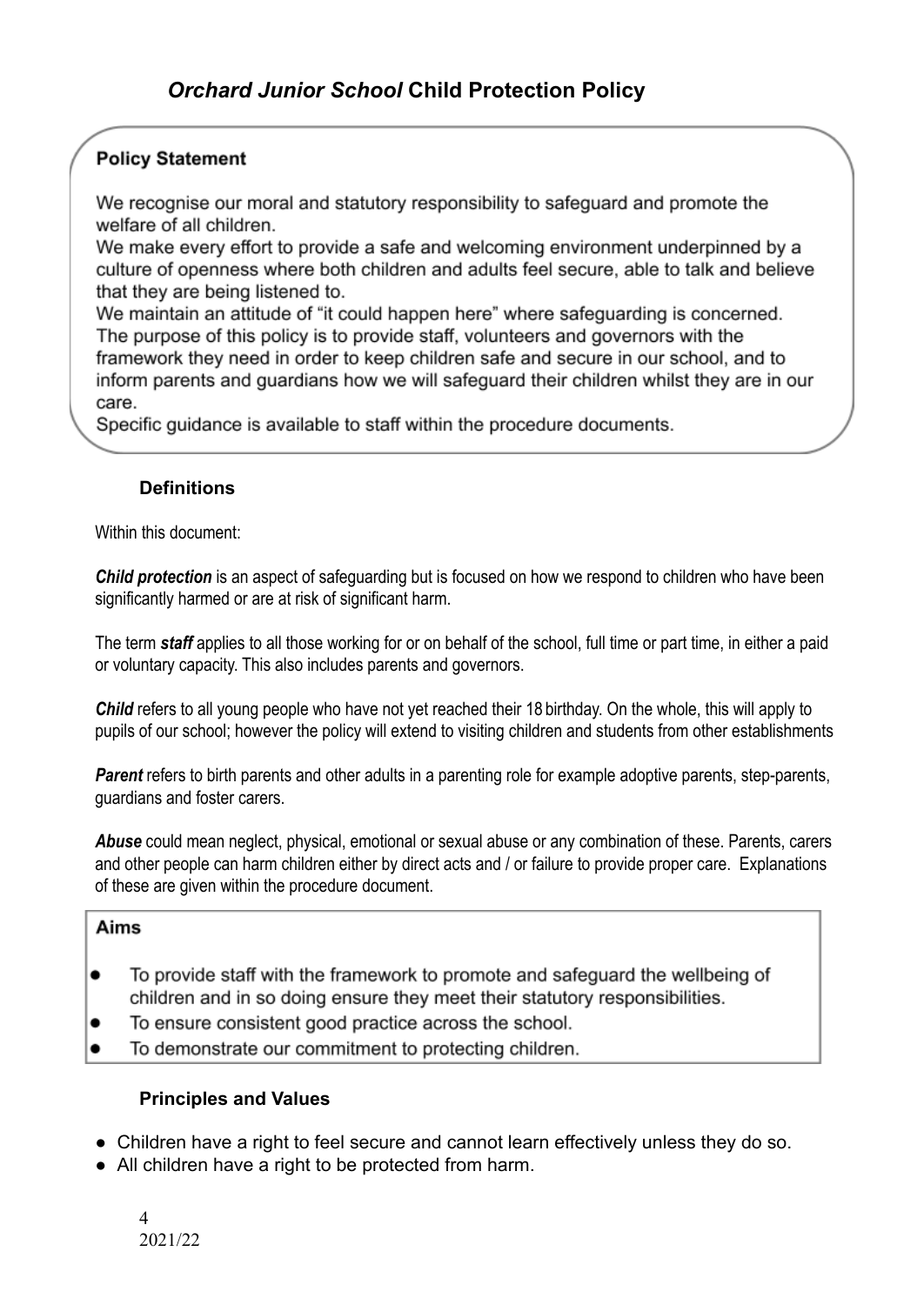- All staff have a key role in prevention of harm and an equal responsibility to act on any suspicion or disclosure that may indicate a child is at risk of harm, either in the school or in the community, whilst taking into account any contextual safeguarding.
- We acknowledge that is essential that we work in partnership with other agencies that protect children and reduce risk and so we will engage in partnership working throughout the child protection process to safeguard children.
- Whilst the school will work openly with parents as far as possible, it reserves the right to contact Children's Social Care or the police, without notifying parents if this is believed to be in the child's best interests.

## **Leadership and Management**

We have established clear lines of accountability, training and advice to support the process of child protection and individual staff within that process. In this school, any individual can contact the Designated Safeguarding Lead (DSL) or their Deputy (DDSL) if they have concerns about a child or young person. The **DSL** is *Carol Taylor* and the **DDSL** are *Chris Parker, Denise Walley and Jo Fenton.* There is a nominated safeguarding governor, *Becky Littler* , who will take leadership responsibility for safeguarding. The Chair of Governors *Nikki Brigg* will receive reports of allegations against the headteacher and act on the behalf of the governing body.

As an employer we follow safer recruitment guidance as set out in KCSiE 2021.

## **Training**

All staff in our school are expected to be aware of the signs and symptoms of abuse and must be able to respond appropriately. Training is provided as required with a annual update and follow up briefings throughout the year. Separate training is provided to all new staff on appointment either by joining the annual staff update or separate training led by a DSL / DDSL. The DSL will attend training at least every other year to enable them to fulfil their role.

Any update in national or local guidance will be shared with all staff in briefings and then captured in the next whole school training. This policy will be updated during the year to reflect any changes brought about by new guidance.

## **Referral**

Following any concerns raised, the DSL will assess the information and consider if significant harm has happened or there is a risk that it may happen. If the evidence suggests the threshold of significant harm, or risk of significant harm has been reached, or if it is not clear if the threshold is met, the DSL will contact Children's Social Care and, if appropriate, the police. If the DSL or DDSL is not available or there are immediate concerns, the staff member will refer directly to Children's Social Care and the police if appropriate. We will use the guidance from NPCC to determine when to contact the police.

Generally, the DSL will inform the parents prior to making a referral. However, there are situations where this may not be possible or appropriate, particularly when informing parents, may place the child at further risk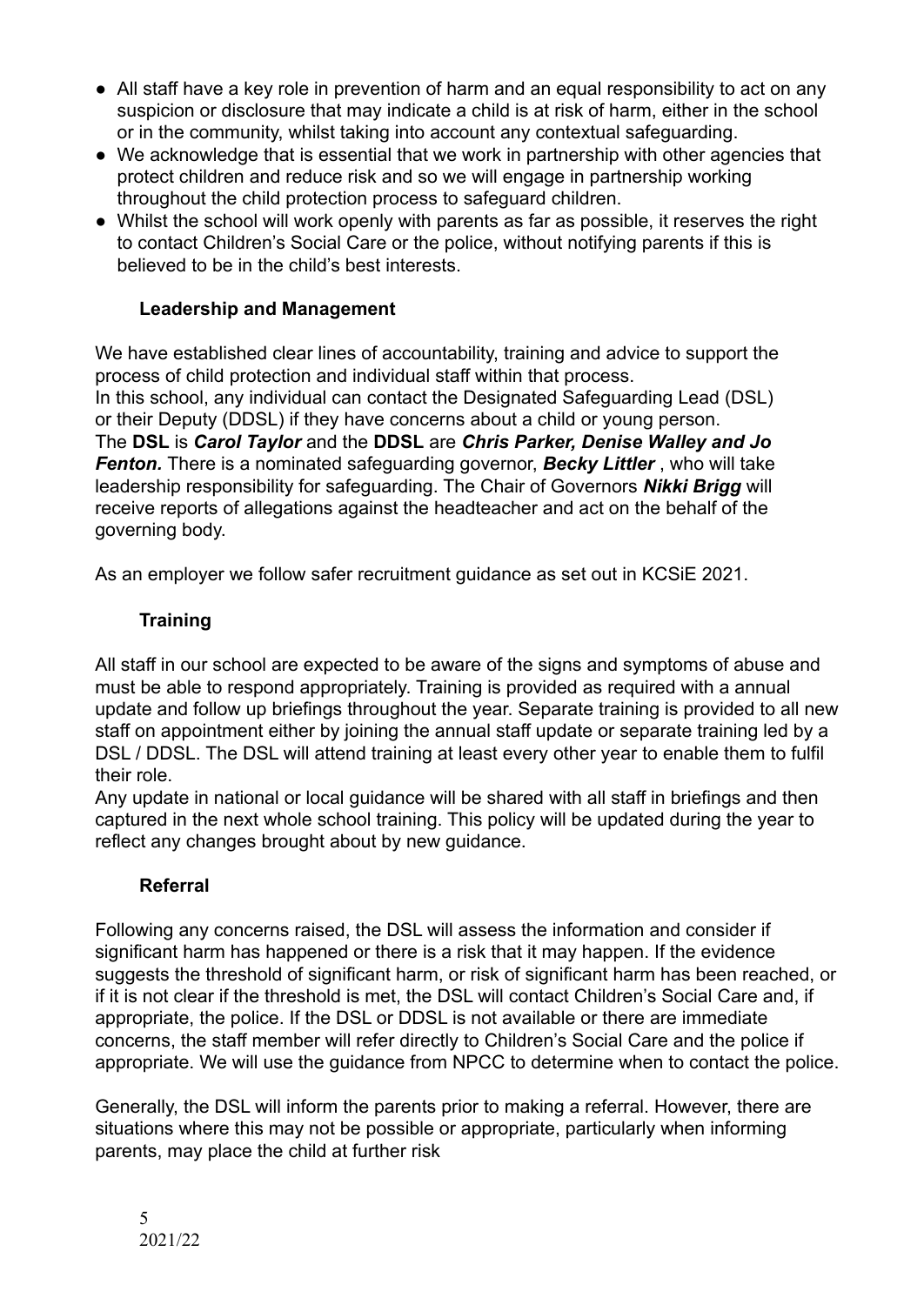N.B. The exception to this process will be in those cases of known FGM where there is a mandatory *requirement for the teacher to report directly to the police. The DSL should also be made aware.*

## **Confidentiality**

- We maintain that all matters relating to child protection are to be treated as confidential and only shared as per the 'Information Sharing Advice for Practitioners' (DfE 2015) guidance
- There is a lawful basis for child protection concerns to be shared with agencies who have a statutory duty for child protection.
- Information will be shared with individuals within the school who 'need to know'.
- All staff are aware that they cannot promise a child to keep a disclosure confidential.

#### **As a school we will educate pupils to recognise when they are at risk and how to get help when they need it through:**

- The content of the curriculum
- A school ethos which helps children to feel safe and able to talk freely about their concerns, believing that they will be listened to and valued.
- Every child having access to a 'trusted adult' in the school.

## **Dealing with allegations against staff**

If a concern is raised about the practice or behaviour of a member of staff, this information will be recorded and passed to the headteacher **Carol Taylor**. The headteacher will make an assessment to determine if the matter is a 'low level concern' or an 'allegation'. The Local Authority Designated Officer (LADO) will be contacted for all allegations and the relevant guidance will be followed. If the headteacher needs advice or guidance they will contact the LADO. If the allegation is against the headteacher, the person receiving the allegation will contact the LADO or Chair of Governors directly. (Annex 5)

## **Dealing with allegations against pupils**

If a concern is raised that there is an allegation of a pupil abusing another pupil within the school, the 'Peer on Peer Abuse' guidance will be followed (Annex 6)

#### **Legal context**

Children Act 2004 & 1989

Guidance

Hampshire Safeguarding Children Partnership protocols and guidance and their procedures **Working Together to Safeguard Children (2018)** Keeping Children Safe in Education (2021) FGM Act 2003 Mandatory Reporting Guidance (2016)

#### **Policy review**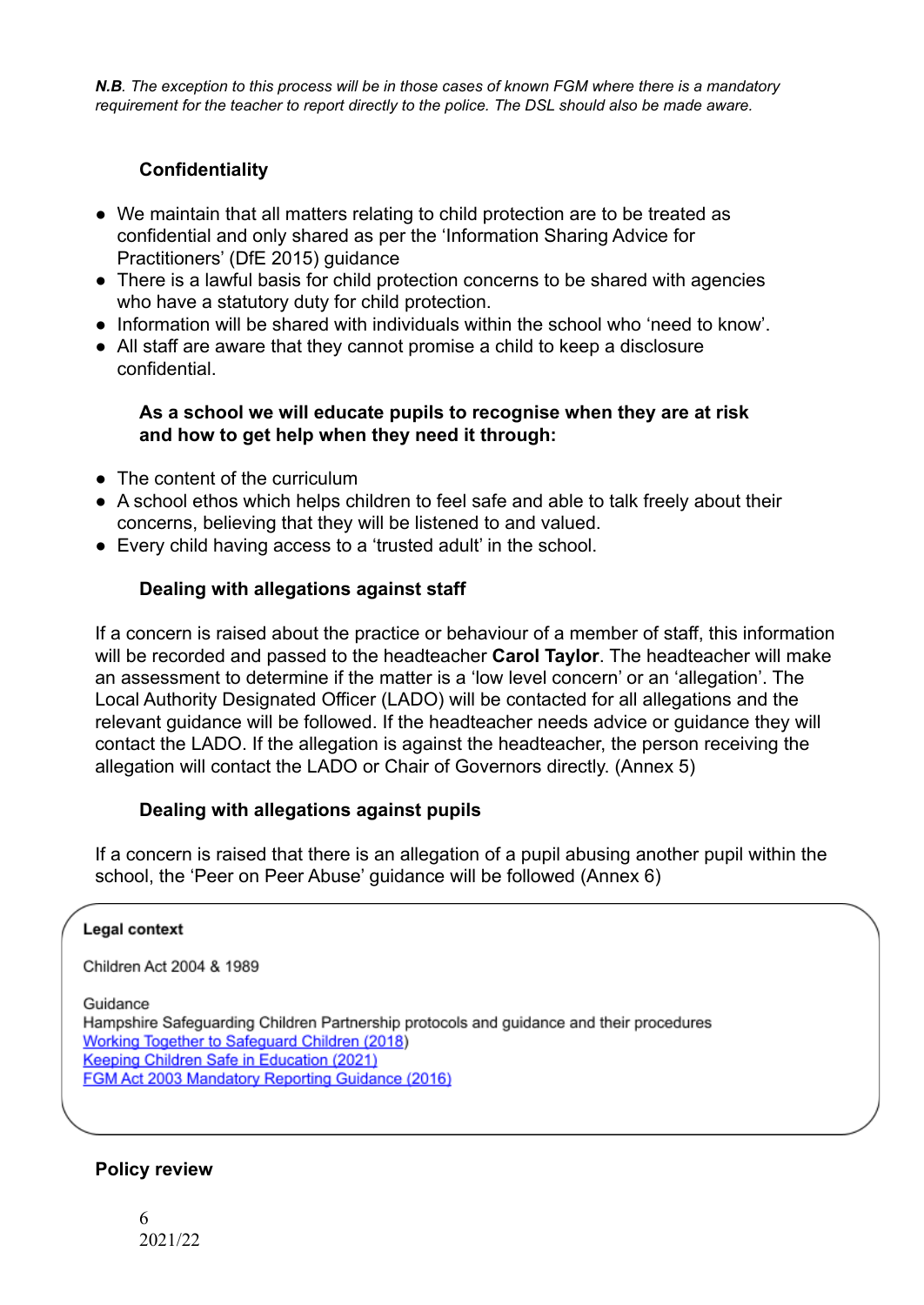As a school, we review this policy at least annually in line with DfE, HSCP and HCC requirements and other relevant statutory guidance.

## **Date approved by governing body: 20th September 2021**

**Date reviewed by governing body: 20th September 2021**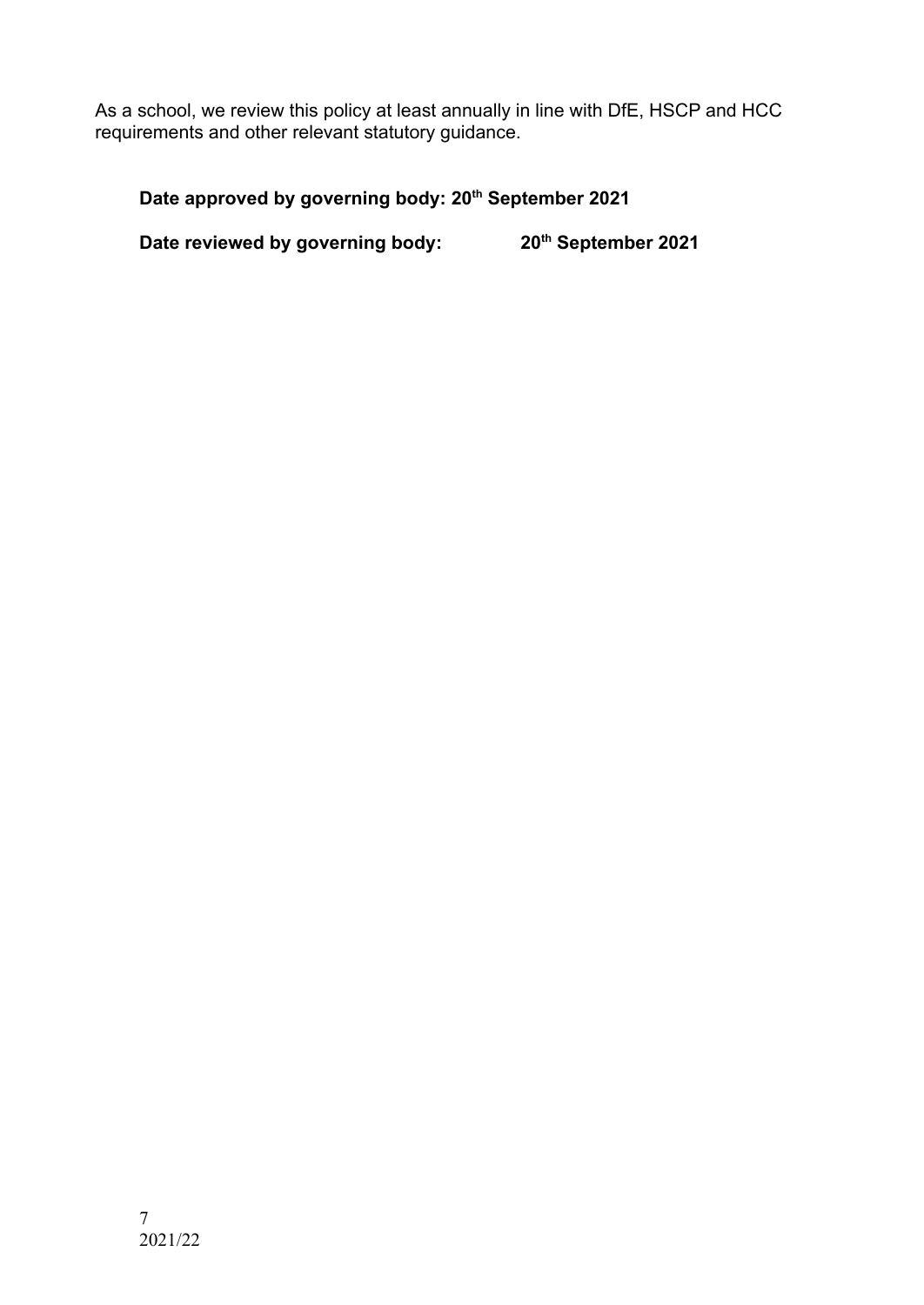## <span id="page-7-0"></span>**Roles and responsibilities within** *Orchard Junior School*

## **Staff responsibilities**

All staff have a key role to play in identifying concerns early and in providing help for children. To achieve this, they will:

- Establish and maintain an environment where children feel secure, are encouraged to talk and are listened to.
- Ensure children know that there are adults in the school who they can approach if they are worried or have concerns.
- **●** Plan opportunities within the curriculum for children to develop skills they need to recognise, assess and manage risk appropriately and keep themselves safe.
- Attend training in order to be aware of and be alert to the signs of abuse.
- **●** Maintain an attitude of "**it DOES happen here"** with regards to safeguarding.
- Be aware that mental health problems can, in some cases, be an indicator that a child has suffered or is at risk of suffering abuse, neglect or exploitation
- Recognise that abuse, neglect, or other adverse childhood experiences, can have an impact on the mental health, behaviour and education of children.
- Record their concerns, on CPOMS, if they are worried that a child is being abused and report these to the DSL as soon as practical that day. If the DSL is not contactable immediately a DDSL should be informed
- Be prepared to refer directly to social care, and the police if appropriate, if there is a risk of significant harm and the DSL or DDSL is not available.
- Follow the allegations procedures (Annex 5) if the disclosure is an allegation against a member of staff.
- Follow the procedures set out by the HSCP and take account of guidance issued by the DfE.
- Support pupils in line with their child protection plan.
- Treat information with confidentiality but never promising to "keep a secret".
- Notify the DSL or DDSL of any child on a child protection plan or child in need plan who has unexplained absence.
- Have an understanding of 'Early Help' and be prepared to identify and support children who may benefit from this intervention.
- Liaise with other agencies that support pupils and provide early help.
- Ensure they know who the DSL and DDSL are and know how to contact them.
- Have an awareness of the Child Protection Policy, the Behaviour Policy, the Staff Behaviour Policy (or Code of Conduct), peer on peer abuse procedures, the safeguarding response for children who go missing from education and the role of the DSL.

## **Senior Management Team responsibilities**:

- Contribute to inter-agency working in line with 'Working Together to Safeguard Children 2018 guidance'
- Provide a co-ordinated offer of early help when additional needs of children are identified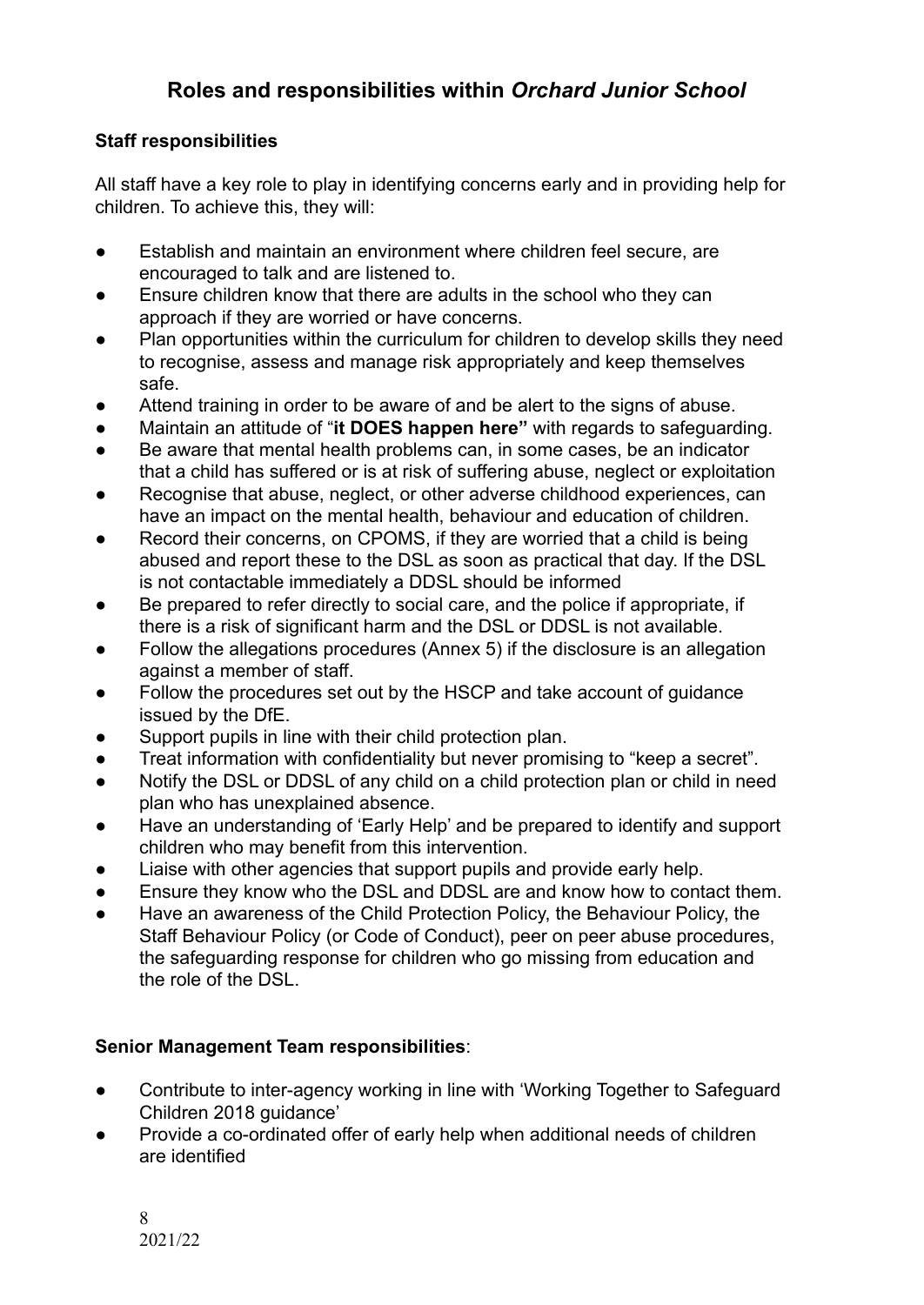- Ensure staff are alert to the various factors that can increase the need for early help (*para 19 KCSiE 2021*)
- Working with Children's Social Care, support their assessment and planning processes including the school's attendance at conference and core group meetings.
- Carry out tasks delegated by the governing body such as training of staff, safer recruitment and maintaining a single central register.
- Provide support and advice on all matters pertaining to safeguarding and child protection to all staff regardless of their position within the school.
- Treat any information shared by staff or pupils with respect and follow agreed policies and procedures.
- Ensure that allegations or concerns against staff are dealt with in accordance with guidance from Department for Education (DfE) and the Hampshire Safeguarding Children Partnership (HSCP) procedures.
- Determine if a concern about a member of staff is a 'low level concern' or an allegation $1$

## **Governing body responsibilities**

- Ensure the school has effective safeguarding policies and procedures including a Child Protection Policy, a Staff Behaviour Policy or Code of Conduct, a Behaviour Policy and a response to children who go missing from education.
- Ensure HSCP is informed in line with local requirements about the discharge of duties via the annual safeguarding audit.
- Recruitment, selection and induction follows safer recruitment practice, including all appropriate checks.
- Allegations against staff are dealt with by the headteacher. Allegations against the headteacher are dealt with by the Chair of Governors.
- A member of the Senior Leadership Team is appointed as Designated Safeguarding Lead (DSL) and has this recorded in their job description.
- Staff have been trained appropriately and this is updated in line with guidance
- Any safeguarding deficiencies or weaknesses are remedied without delay
- A nominated governor for safeguarding is identified.

#### **DSL responsibilities** *(to be read in conjunction with DSL role description in KCSiE) \*\*\*\*\** **In this school the DSL is** *Carol Taylor* **The Deputy DSL are** *Chris Parker, Denise Walley and Jo Fenton*

In addition to the role of all staff and the senior management team, the DSL will

- Refer cases to social care, and the police where appropriate, in a timely manner avoiding any delay that could place the child at more risk.
- Assist the Governing Body in fulfilling their safeguarding responsibilities set out in legislation and statutory guidance.
- Attend appropriate training and demonstrate evidence of continuing professional development to carry out the role.

<sup>&</sup>lt;sup>1</sup> See Keeping Children Safe in Education 2021 Part 4 section 2 paragraph 406 on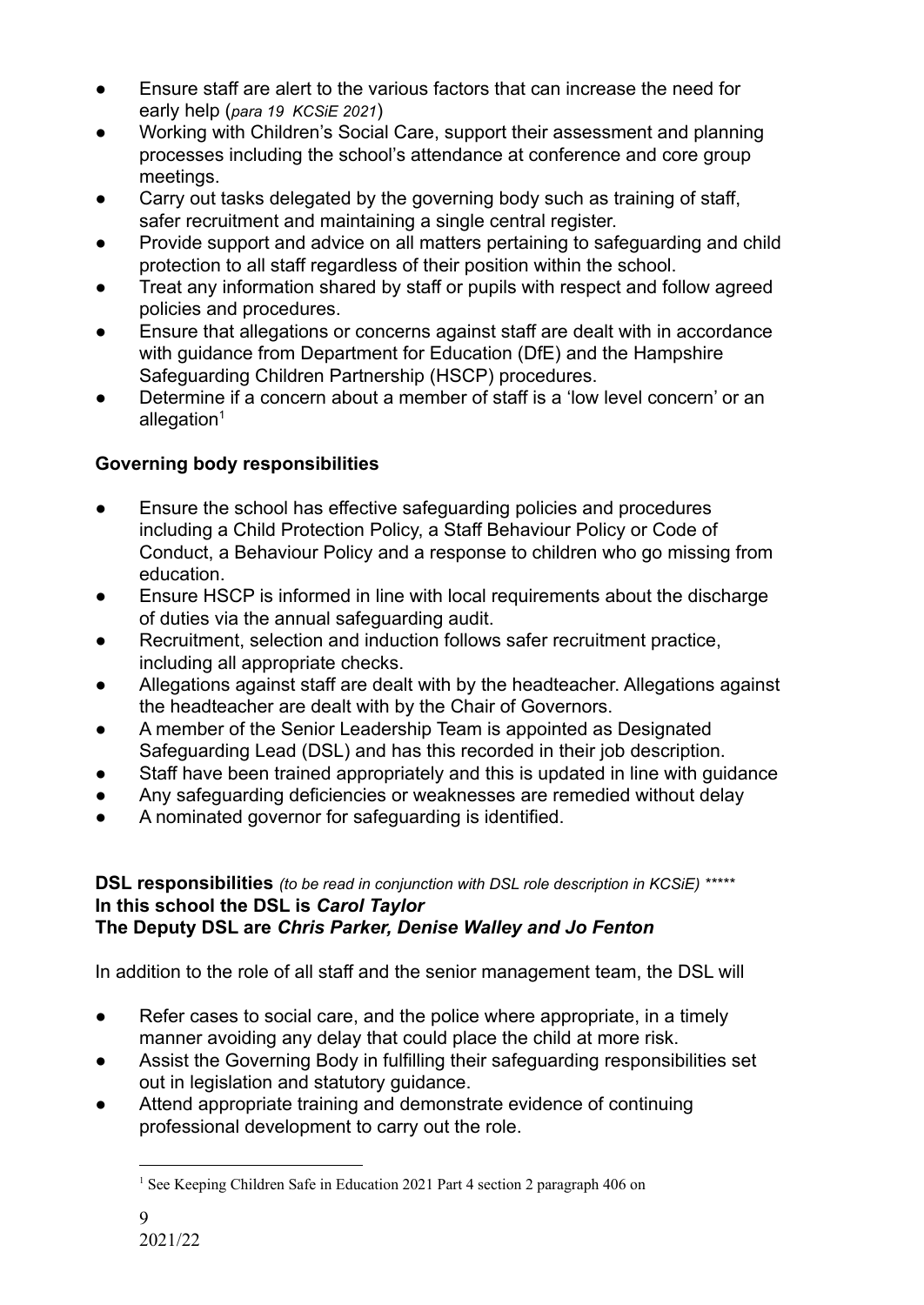- Ensure every member of staff knows who the DSL and the Deputy are, have an awareness of the DSL role and know how to contact them.
- Ensure all staff and volunteers understand their responsibilities in being alert to the signs of abuse and their responsibility for referring any concerns about a child to the DSL and concerns about an adult to the headteacher.
- Ensure that those staff that need to know, are aware of those children who have experienced, or are experiencing abuse in order to promote their educational outcomes and provide the appropriate support.
- Ensure whole school training occurs regularly with at least annual updates so that staff and volunteers can fulfil their responsibilities knowledgeably.
- Ensure any members of staff joining the school outside of the agreed training schedule receive induction training prior to the commencement of their duties.
- Keep records of child protection concerns securely and separate from the main pupil file and use these records to support the assessment and likelihood of risk.
- Ensure that safeguarding records are transferred accordingly (separate from pupil files) and in a timely fashion when a child transfers school, including in-year transfers.
- Ensure that where a pupil transfers school and is on a child protection plan or is a child looked after, their information is passed to the new school immediately and that the child's social worker is informed. Consideration is given to a transition meeting prior to moving if the case is complex or on-going.
- Be aware of the training opportunities and briefings provided by HSCP to ensure staff are aware of the latest local guidance on safeguarding.
- Develop, implement and review procedures in the school that enable the identification and reporting of all cases, or suspected cases, of abuse.
- Meet any other expectations set out for DSLs in KCSiE 2021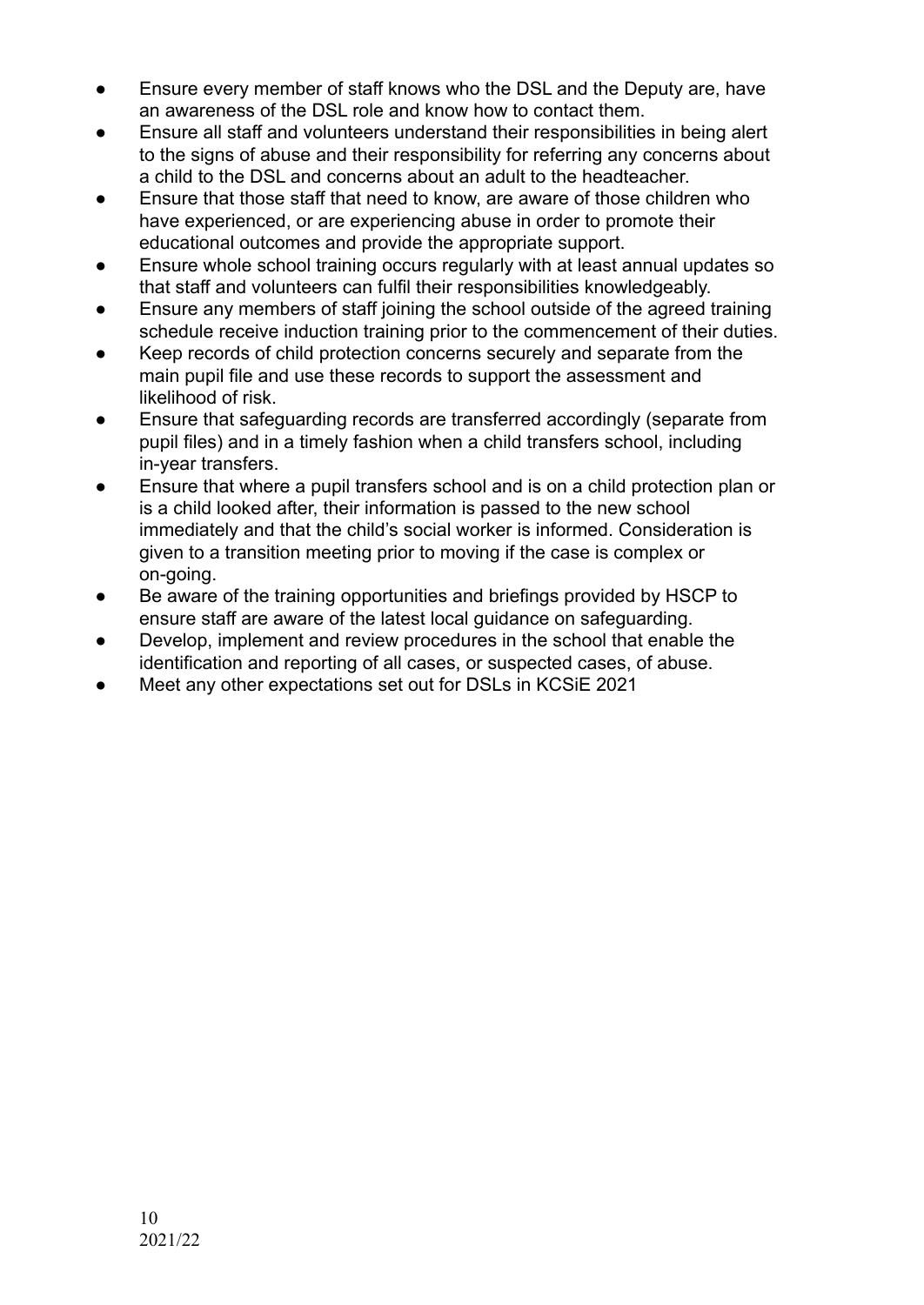## <span id="page-10-0"></span>*Orchard Junior School* **Child Protection Procedures**

#### **Overview**

The following procedures apply to all staff working in the school and will be covered by training to enable staff to understand their role and responsibility. The aim of our procedures is to provide a robust framework which enables staff to take appropriate action when they are concerned that a child is being harmed or is at risk of harm.

The prime concern at all stages must be for the interests and safety of the child. Where there is a conflict of interest between the child and an adult, the interests of the child must be paramount.

All staff are aware that very young children, those with disabilities, special needs, certain medical conditions or with language deficit/English as a second language may have more difficulty in communicating concerns or feelings. They may be more likely to communicate concerns with behaviours rather than words. Additionally, staff will question the cause of knocks and bumps in children who have limited mobility, which will include children (for example younger siblings) visiting the site in addition to pupils.

#### **If a member of staff suspects abuse, spots signs or indicators of abuse, or they have a disclosure of abuse made to them they must:**

- 1. Make an initial record of the information on CPOMS
- 2. Report it to the DSL immediately
- 3. The DSL will consider if there is a requirement for immediate medical intervention. Urgent medical attention should not be delayed if the DSL is not immediately available
- 4. Make an accurate record (which may be used in any subsequent court proceedings) as soon as possible and within 24 hours of the occurrence. Include everything that has happened, including details of:
	- Dates and times of observations
	- Dates and times of any discussions in which they were involved
	- Any injuries
	- Explanations given by the child / adult
	- What action was taken
	- Any actual words or phrases used by the child
- 5. In the absence of the DSL or their Deputy, be prepared to refer directly to Children's Social Care (and the police if appropriate) if there is the potential for immediate, significant harm.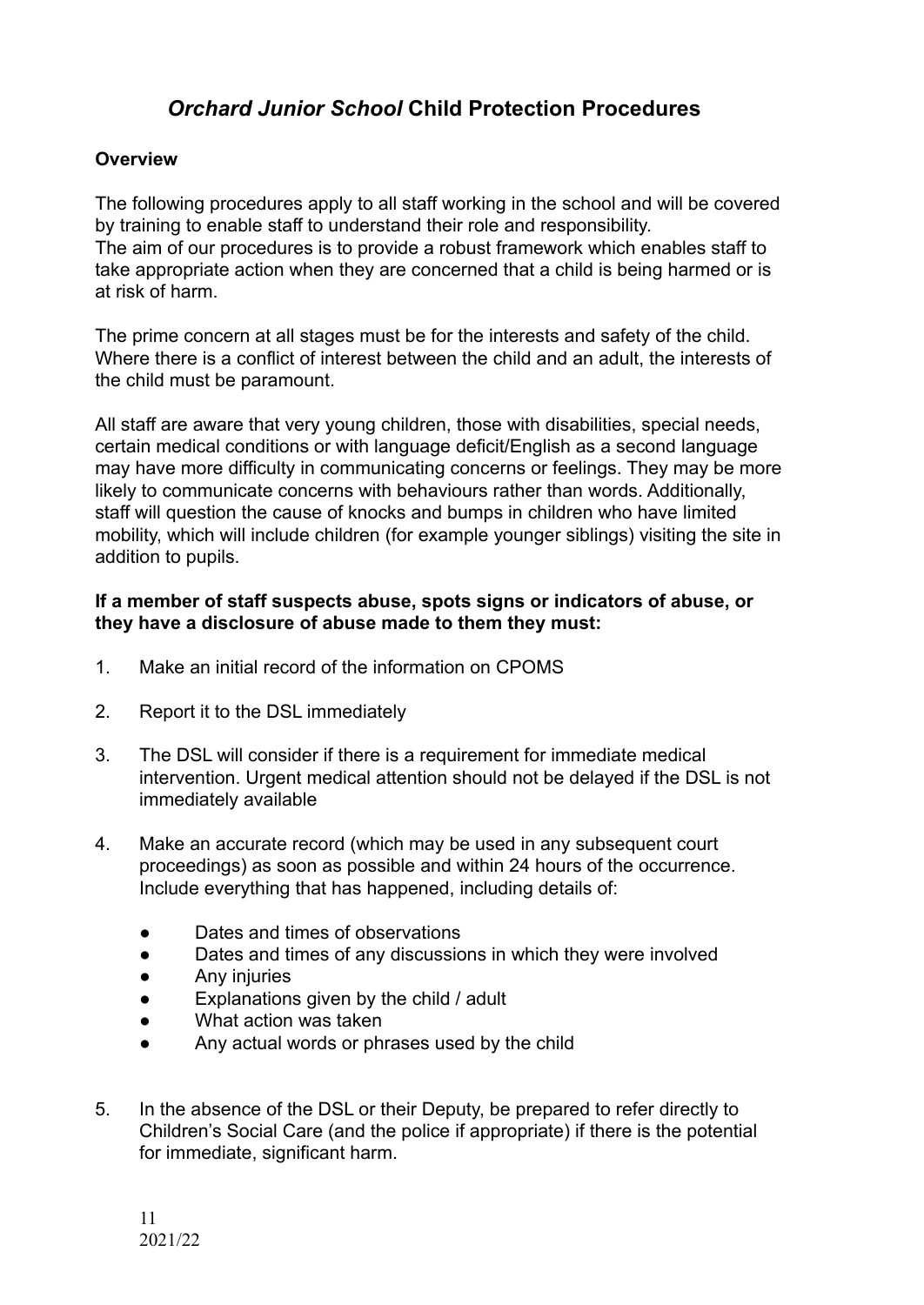## **Following a report of concerns the DSL must:**

- 1. Decide whether or not there are sufficient grounds for suspecting significant harm, in which case a referral must be made to Children's Social Care and the police if it is in keeping with the National Police Chiefs Council ["When to call](https://www.npcc.police.uk/documents/Children%20and%20Young%20people/When%20to%20call%20the%20police%20guidance%20for%20schools%20and%20colleges.pdf) [the Police"](https://www.npcc.police.uk/documents/Children%20and%20Young%20people/When%20to%20call%20the%20police%20guidance%20for%20schools%20and%20colleges.pdf) guidance. The rationale for this decision should be recorded by the DSL
- 2. Normally the school should try to discuss any concerns about a child's welfare with the family and where possible seek their agreement before making a referral to Children's Social Care. However, in accordance with DfE guidance, this should only be done when it will not place the child at increased risk or could have an impact on a police investigation. Where there are doubts or reservations about involving the child's family, the DSL should clarify with Children's Social Care or the police whether the parents should be told about the referral and, if so, when and by whom. This is important in cases where the police may need to conduct a criminal investigation. The child's views should also be taken into account when appropriate.
- 3. If there are grounds to suspect a child is suffering, or is likely to suffer, significant harm the DSL (or Deputy) must contact Children's Social Care via the Inter-Agency Referral Form (IARF), making a clear statement of:
- the known facts
- any suspicions or allegations
- whether or not there has been any contact with the child's family.

If there is indication that the child is suffering significant harm, a call will also be made to Children's Reception Team (CRT) on 01329 225379.

- 4. If a child is in immediate danger and urgent protective action is required, the police must be called. The DSL must then notify Children's Social Care of the occurrence and what action has been taken.
- **5.** When a pupil needs *urgent* medical attention and there is suspicion of parental abuse causing the medical need, the DSL or their Deputy should take the child to the accident and emergency unit at the nearest hospital and inform Children's Social Care. Advice should be sought from Children's Social Care about informing the parents, remembering that parents should normally be informed that a child requires urgent hospital attention.
- 6. If there is not a risk of significant harm, the DSL will either actively monitor the situation or consider the Early Help process.
- 7. In cases of allegations against staff or low level concerns, the HSCP procedure or the school Low Level Concerns (LLC) procedure will be followed.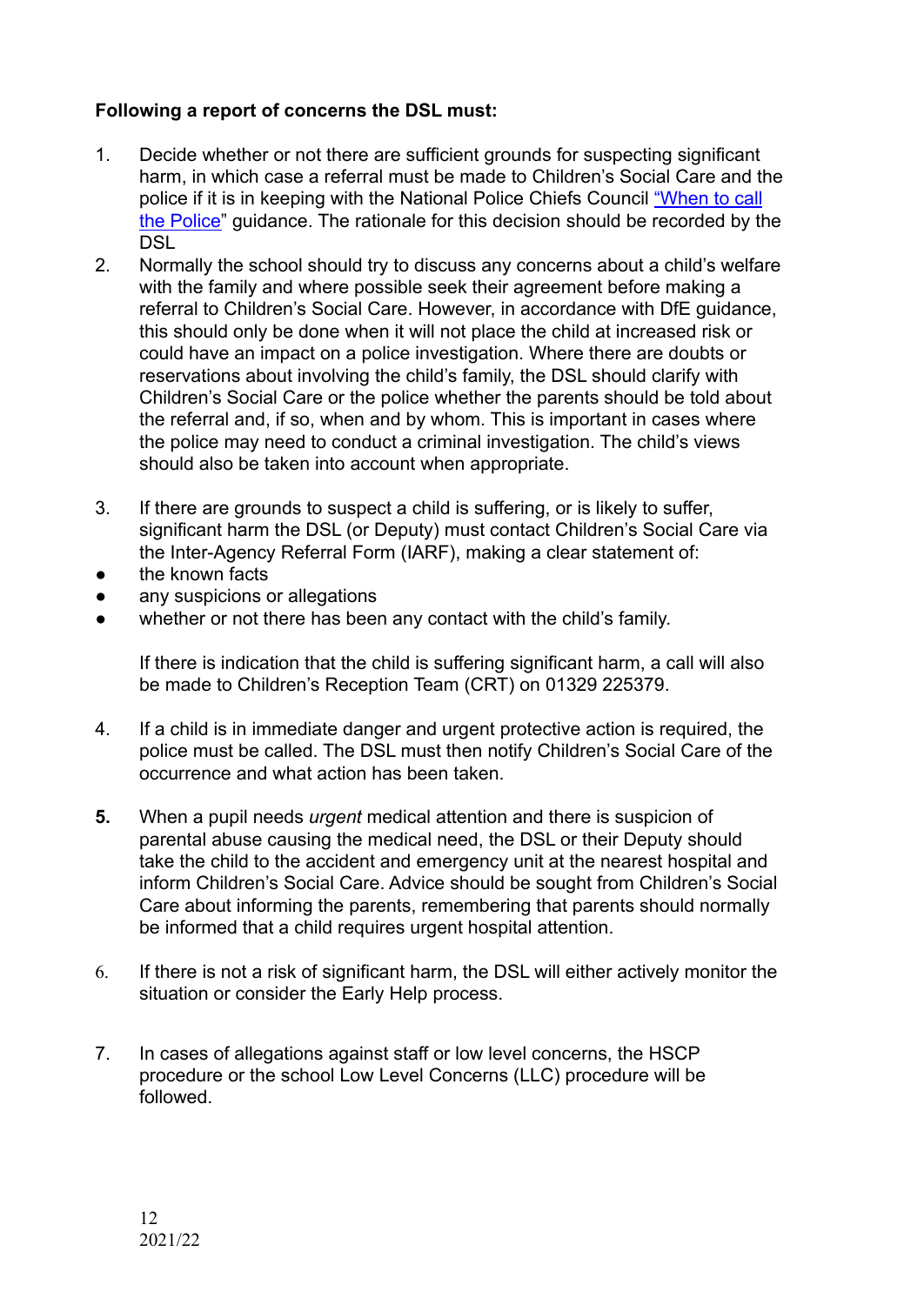## <span id="page-12-0"></span>*Annex 1 - Flowchart for child protection procedures*



\* In the cases of known FGM, the teacher who was made aware will also make contact with the police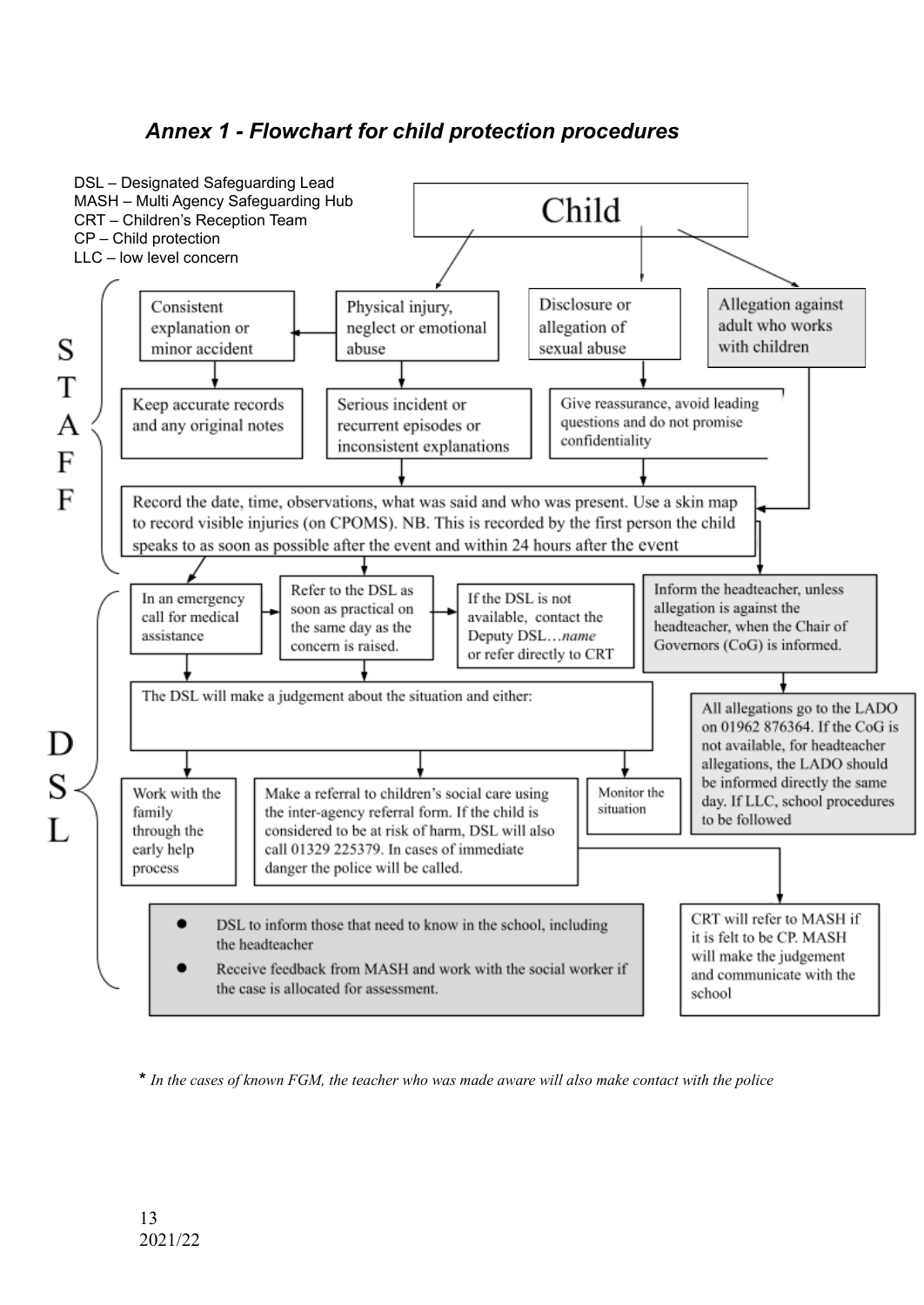## <span id="page-13-0"></span>*Annex 4 - Dealing with disclosures*

## **All staff should:**

A member of staff who is approached by a child should maintain a positive attitude and try to reassure them. They should not promise complete confidentiality and should explain that they may need to pass information to other professionals to help keep the child or other children safe. The degree of confidentiality should always be governed by the need to protect the child.

Additional consideration needs to be given to children with communication difficulties and for those whose preferred language is not English. It is important to communicate with them in a way that is appropriate to their age, understanding and preferred communication method.

All staff should know who the DSL is and who to approach if the DSL is unavailable. Ultimately, all staff have the right to make a referral to the police or social care directly and should do this if, for whatever reason, there are difficulties following the agreed protocol, e.g. they are the only adult on the school premises at the time and have concerns about sending a child home.

## **Guiding principles, the seven R's**

## **Receive**

- Listen to what is being said, without displaying shock or disbelief
- Accept what is said and take it seriously
- Make a note of what has been said as soon as practicable

## **Reassure**

- Reassure the pupil, but only so far as is honest and reliable
- Don't make promises you may not be able to keep e.g. 'I'll stay with you' or 'everything will be alright now' or 'I'll keep this confidential'
- Do reassure e.g. you could say: 'I believe you', 'I am glad you came to me', 'I am sorry this has happened', 'We are going to do something together to get help'

## **Respond**

- Respond to the pupil only as far as is necessary for you to establish whether or not you need to refer this matter, but do not interrogate for full details
- Do not ask 'leading' questions i.e. 'did he touch your private parts?' or 'did she hurt you?' Such questions may invalidate your evidence (and the child's) in any later prosecution in court
- Do not ask the child why something has happened
- Do not criticise the alleged perpetrator; the pupil may care about him/her, and reconciliation may be possible
- Do not ask the pupil to repeat it all for another member of staff. Explain what you have to do next and to whom you need to talk. Reassure the pupil that it will be a senior member of staff in confidence.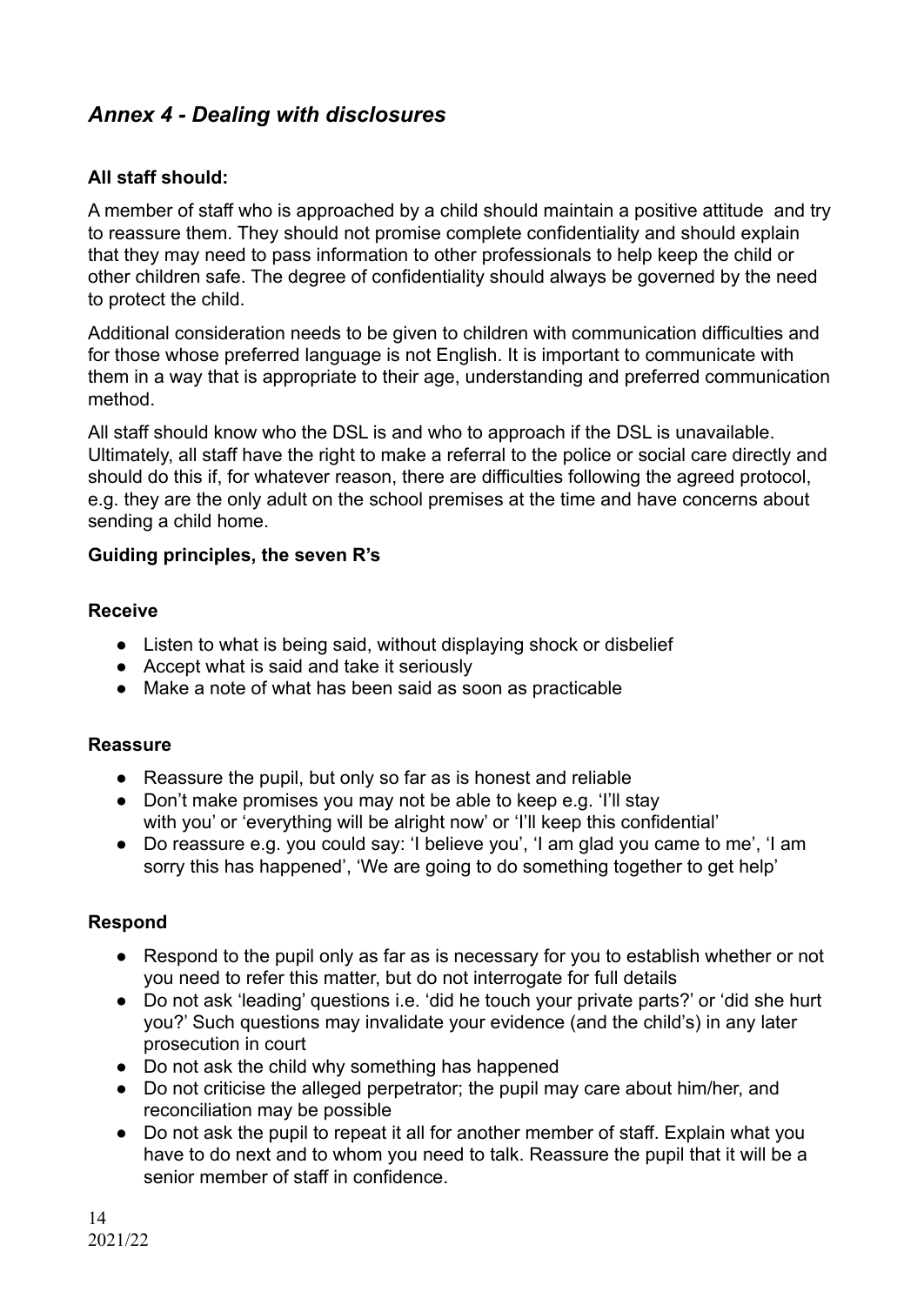## **Report**

- Share concerns with the DSL as soon as possible via CPOMS and verbally to a DSL / DDSL
- If you are not able to contact your DSL or the Deputy, and the child is at risk of immediate harm, contact the children's services social care department directly.

## **Record**

- If possible, make some very brief notes at the time, and write them up onto CPOMS as soon as possible
- Keep your original notes on file by scanning them into CPOMS
- Record the date, time, place, persons present and noticeable nonverbal behaviour, and the words used by the child. If the child uses sexual 'pet' words, record the actual words used, rather than translating them into 'proper' words
- Complete a body map to indicate the position of any noticeable bruising or marks
- Record facts and observable things, rather than your 'interpretations' or 'assumptions'.

## **Remember**

- Support the child: listen, reassure, and be available
- Complete confidentiality is essential. Share your knowledge only with appropriate professional colleagues
- Try to get some support for yourself if you need it.

## **Review (led by DSL)**

- Has the action taken provided good outcomes for the child?
- Did the procedure work?
- Were any deficiencies or weaknesses identified in the procedure? Have these been remedied?
- Is further training required?

## **What happens next?**

It is important that concerns are followed up and it is everyone's responsibility to ensure that they are. The member of staff should be informed by the DSL what has happened after the report being made. If they do not receive this information, they should be proactive in seeking it out.

If a staff member believes that their concerns have not been dealt with effectively or that the child remains at risk, they should initially ask the DSL to reconsider ensuring that the risks are understood. If this does not result in a satisfactory outcome, or the DSL rationale appears to miss the risk to the child, then the Whistleblowing procedures of the school should be followed. If the DSL is unhappy with the response from Children Social Care, they should consider following the HSCP escalation protocol.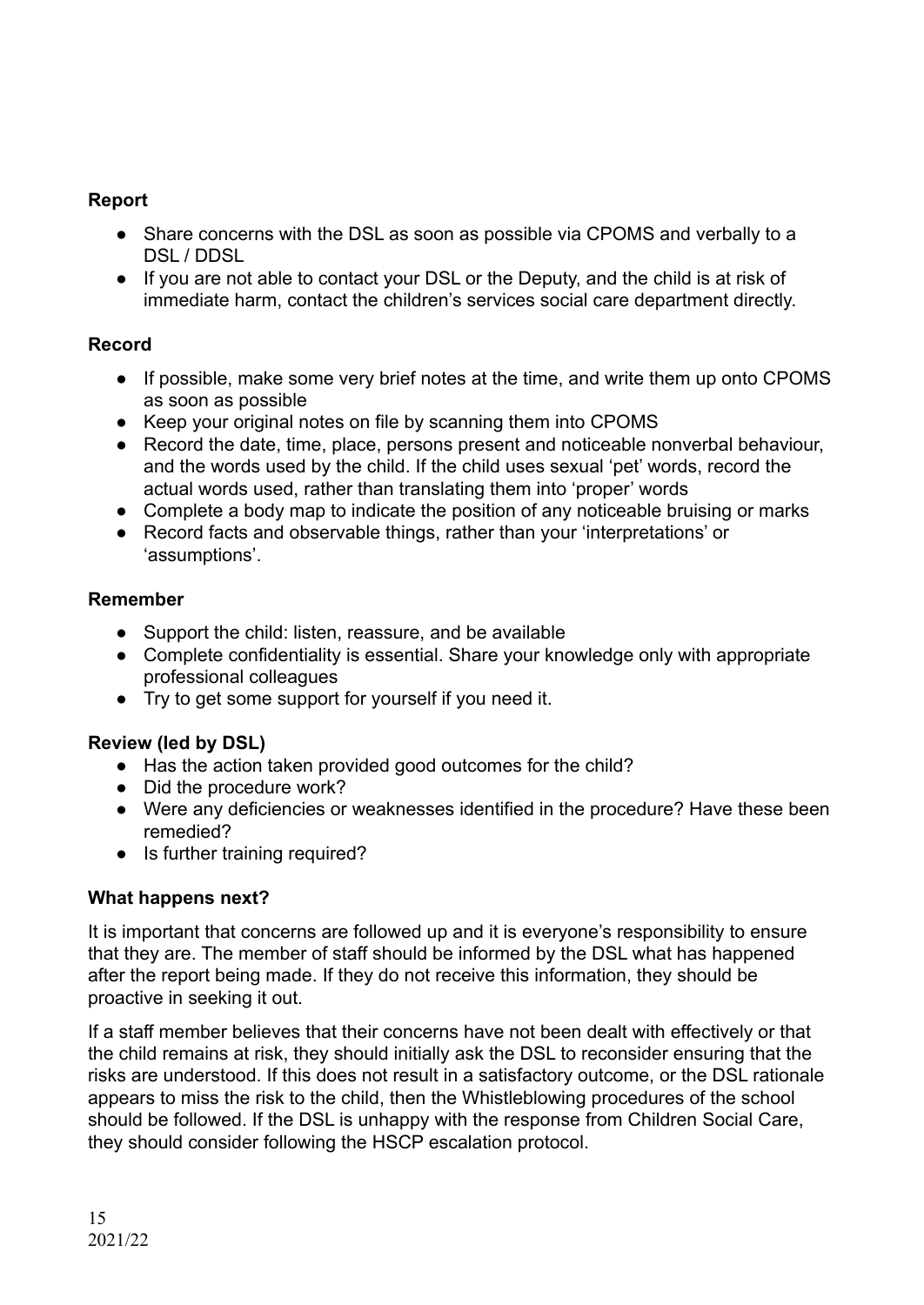Receiving a disclosure can be upsetting for the member of staff and schools should have a procedure for supporting them after the disclosure. This might include reassurance that they have followed the procedure correctly and that their swift actions will enable the allegations to be handled appropriately. For some staff, use of an employee-based counselling service may be appropriate.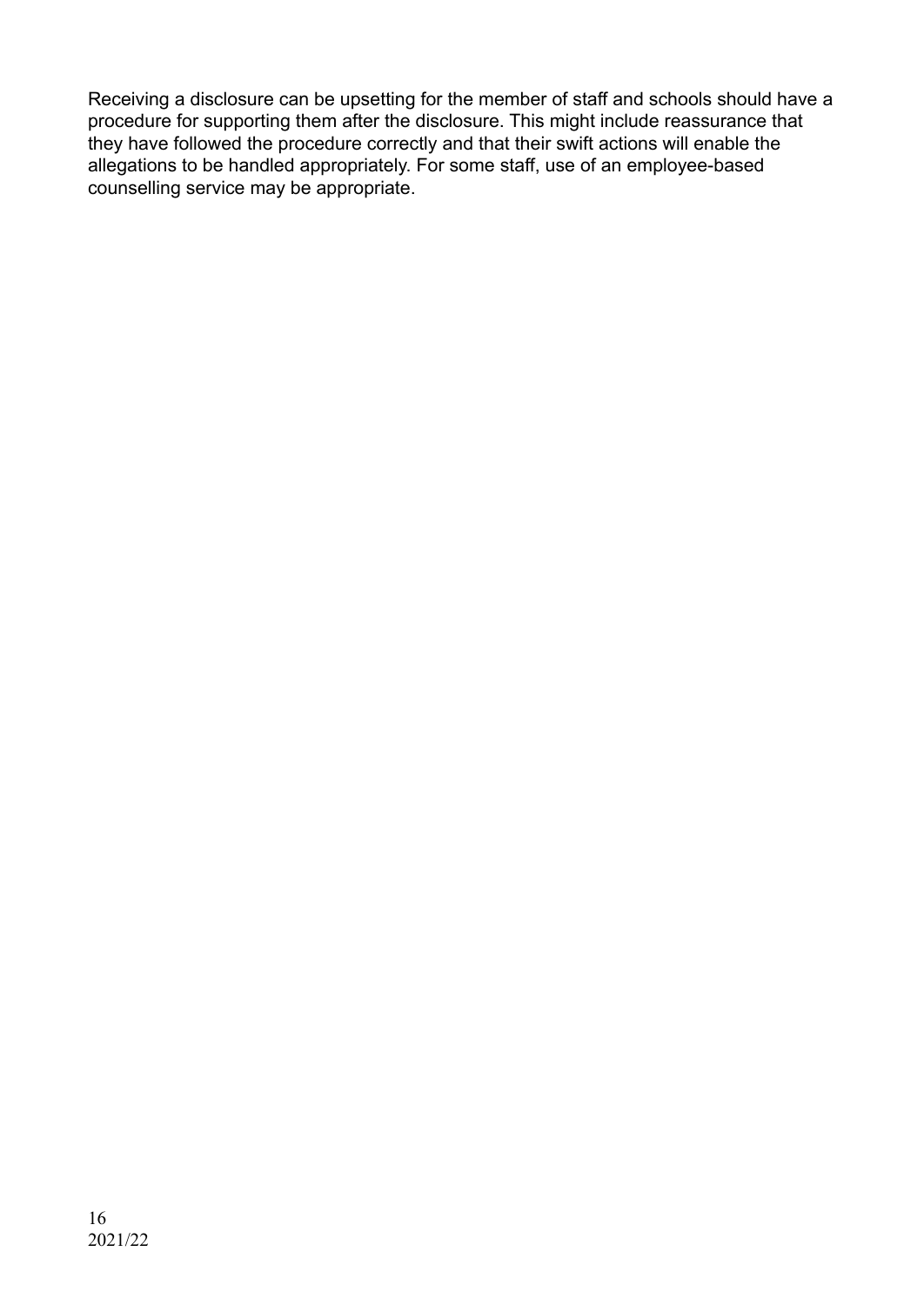## <span id="page-16-0"></span>*Annex 5 - Allegations against adults who work with children*

Working Together to Safeguard Children (2018) states that organisations should have clear policies for dealing with allegations against people who work with children. Those policies should make a clear distinction between an allegation, a complaint or a concern about the quality of care or practice.

Allegations as defined by KCSiE should be reported to the LADO. Complaints or concerns can be managed independently by the school or college under internal procedures.

Complaints could include: -

- **●** Breaches of the code of Conduct
- **●** Any breach of data protection or confidentiality
- **●** Poor behaviour management
- **●** Inappropriate use of social media
- **●** Misadministration of medication

Concerns could include: -

- **●** Inappropriate use of language, shouting or swearing
- **●** Discussing personal or sexual relationships with, or in the presence, of pupils
- **●** Making (or encouraging others to make) unprofessional comments which scapegoat, demean or humiliate children, or might be interpreted as such.

Lower Level Concerns LLC's , which do not reach the allegations harm threshold (or complaints criteria) should be dealt with under a school LLC procedure.

## **Procedure for Allegations that meet the harm threshold.**

This procedure should be used in all cases when it is alleged a member of staff, supply staff, volunteer, Governor, or another adult who works with children has either:

- **● behaved in a way that has harmed a child, or may have harmed a child; or**
- **● possibly committed a criminal offence against or related to a child; or**
- **● behaved towards a child or children in a way that indicates he or she would pose a risk of harm to children; or**
- **● behaved or may have behaved in a way that indicates they may not be suitable to work with children.**

When considering allegations of suitability, (the fourth criteria above) the LADOs would consider the following situations:

- Parents of children who are placed on a CIN plan or are receiving Early Help;
- Arrests for offences against adults;
- Presentation to other professionals around mental health, domestic abuse and/or substance misuse;
- Extreme political or religious viewpoints which could be considered Hate Crime;
- Concerns about behaviour in their private lives which may impact on children

In any of these situations the LADO criteria for intervention will be assessed against the likelihood and impact of transferable risk to children.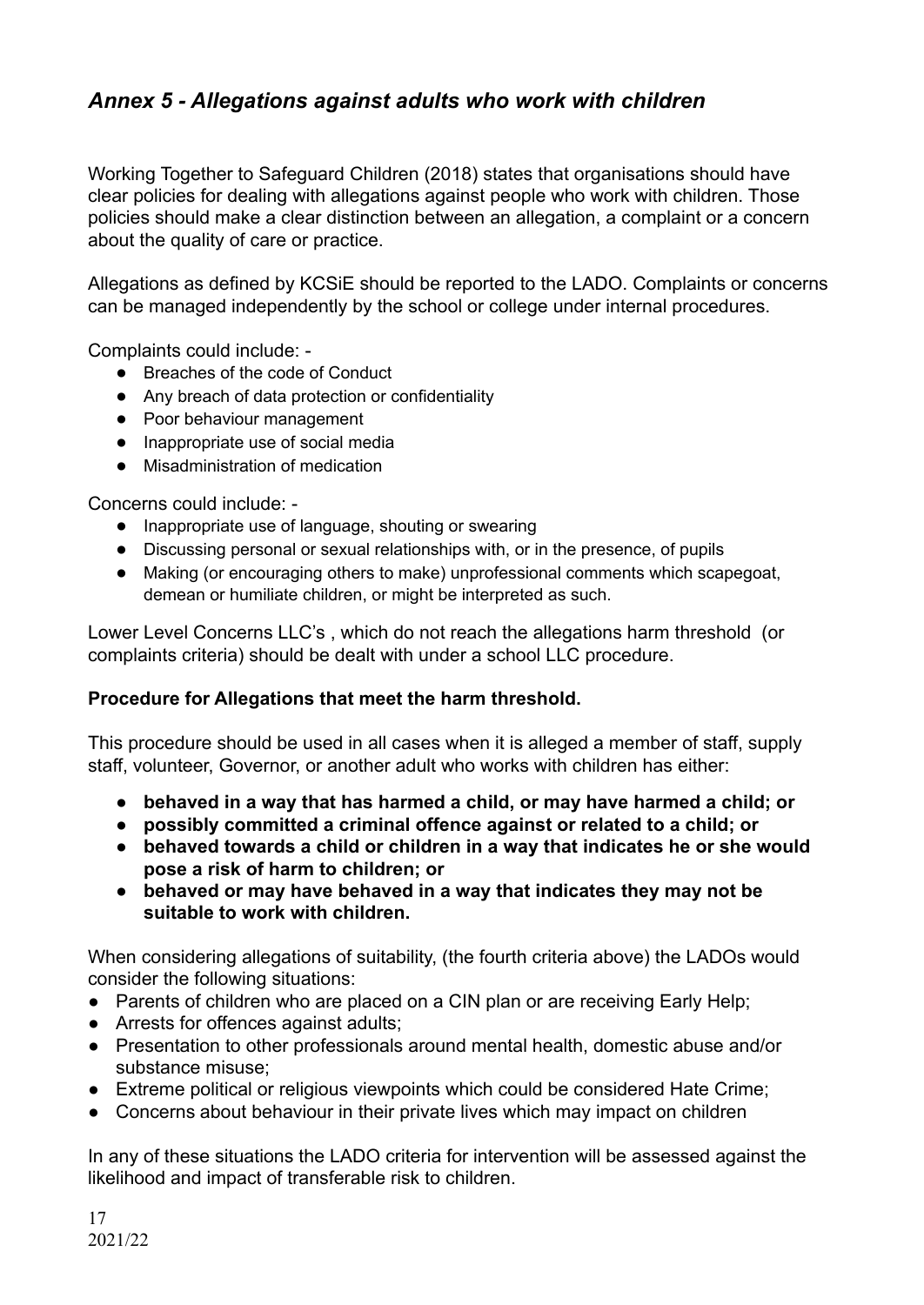In line with our referral process:

- Staff will report any concerns about the conduct of any member of staff, supply staff or volunteer to the headteacher as soon as possible.
- If an allegation is made against the headteacher, the concerns need to be raised with the Chair of Governors as soon as possible. If the Chair of Governors is not available, then the LADO should be contacted directly.
- There may be situations when the headteacher or Chair of Governors will want to involve the police immediately, if the person is deemed to be an immediate risk to children or there is evidence of a possible criminal offence.
- Once an allegation has been received by the headteacher or Chair of Governors, they will contact the LADO on 01962 876364 or [child.protection@hants.gov.uk](mailto:child.protection@hants.gov.uk) as soon as possible and before carrying out any investigation into the allegation.
- Inform the parents of the allegation unless there is a good reason not to

In liaison with the LADO, the school will determine how to proceed and if necessary, the LADO will refer the matter to Children's Social Care and/or the police.

When receiving information from outside agencies about school staff, the LADO will assess the potential for transferable risk, and make a disclosure to the school where there is the likelihood of transferable risk to children and there is a pressing need.

If the matter is investigated internally, the LADO will advise the school to seek guidance from their personnel/HR provider in following procedures set out in chapter 4 of 'Keeping Children Safe in Education' (2021) and the HSCP procedures.

## **Supply Staff**

While supply staff are not employees of the school, it is still required that the school report the allegation to the LADO.

If the matter requires an internal investigation, this will be carried out by the school in liaison with an HR rep (acting as the employer) from the supply agency.

## **Lower Level Concerns (LLCs)**

The LLC policy is part of the whole school approach to safeguarding. The purpose of the policy is to encourage an open and transparent culture, which enables the school or College to identify concerning, problematic or inappropriate behaviour at an early stage. It should also empower staff to share LLCs with the DSL. LLCs will be managed independently by the school or college under internal procedures.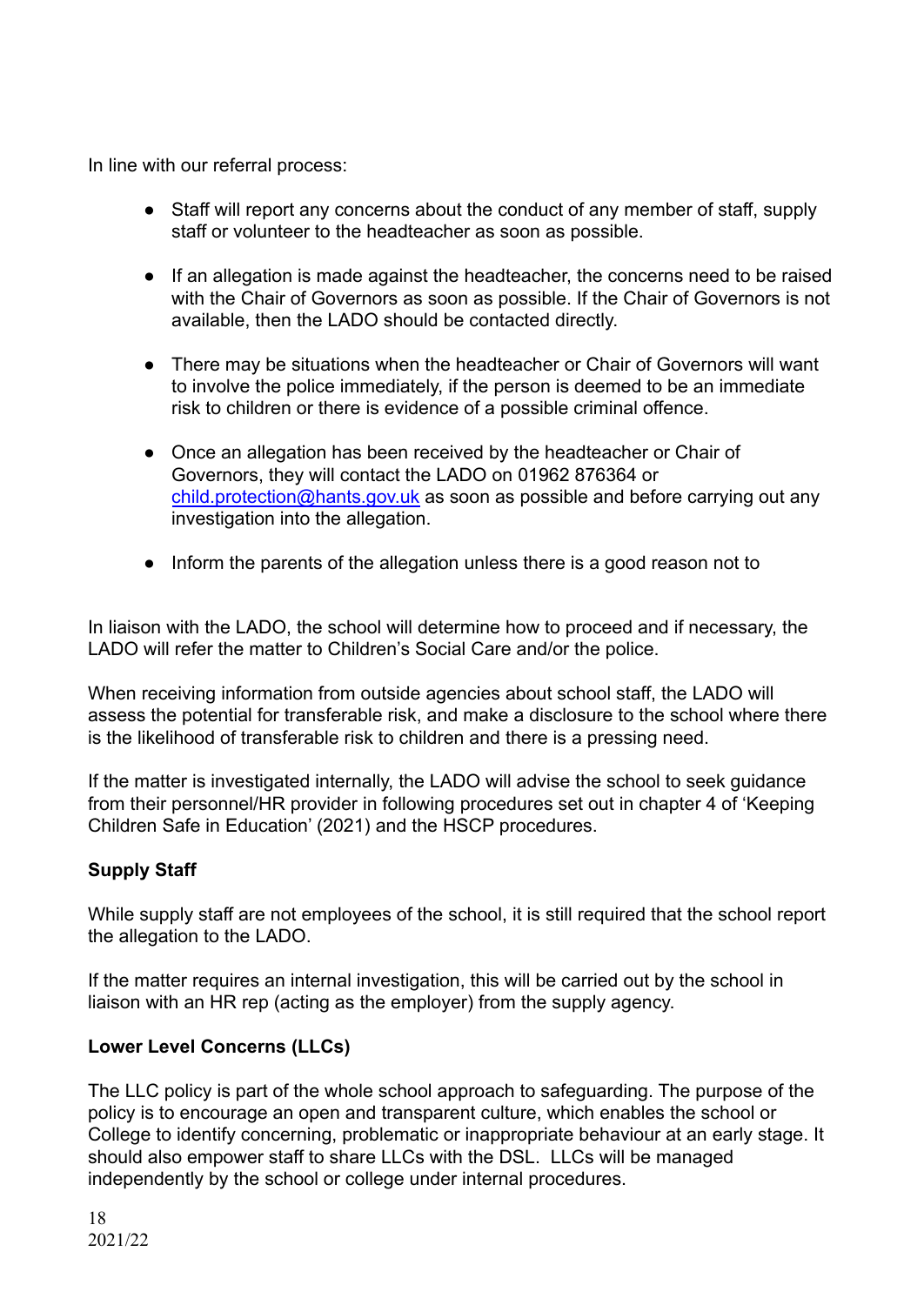Examples of LLCs include, but is not limited to:-

- being over friendly with children;
- having favourites;
- taking photographs of children on their mobile phone;
- engaging with a child on a one-to-one basis in a secluded area or behind a closed door;
	- or,
- using inappropriate sexualised, intimidating or offensive language.

The LLC policy will:-

• Ensure that staff are clear about what constitutes appropriate behaviour, and are confident in distinguishing expected and appropriate behaviour from concerning, problematic or inappropriate behaviour, in themselves and others;

• Empower staff to share any low-level safeguarding concerns with the DSL

• Address unprofessional behaviour and support the individual to correct this at an early stage.

• Provide a responsive, sensitive and proportionate handling of such concerns when they are raised.

• Help identify any weakness in the school or colleges safeguarding system.

In line with the LLC policy:-

- All LLCs will be shared responsibly with the DSL, recorded in writing and dealt with in an appropriate and timely manner.
- All LLCs will be reviewed, so that potential patterns of concerning, problematic or inappropriate behaviour can be identified.
- If LLCs are found to be escalating and are reaching the harm threshold, A referral will be made to the LADO.

**If there is any doubt about the level at which behaviour needs to be addressed, LADO advice will be taken.**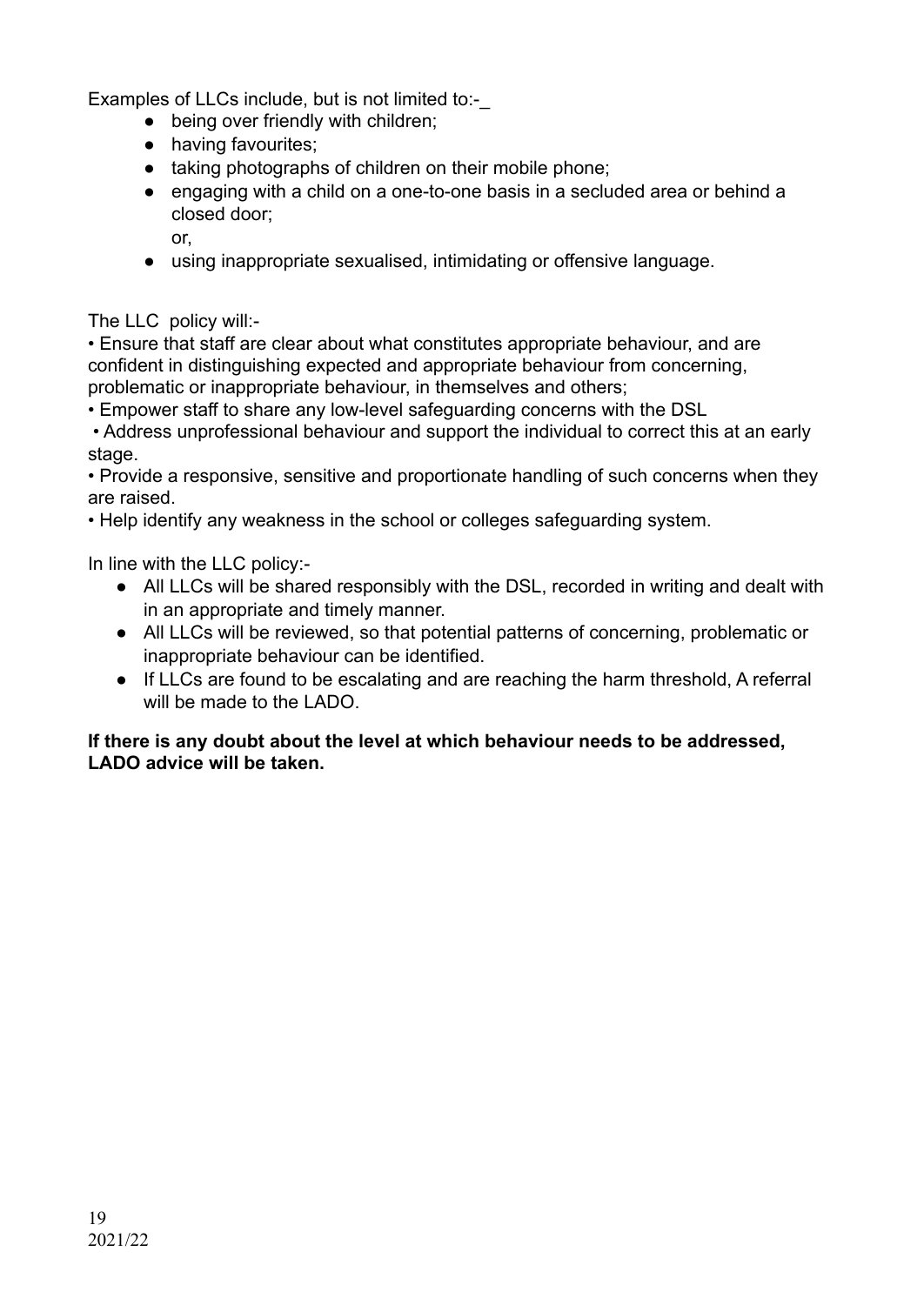## <span id="page-19-0"></span>*Annex 6 - Sexual violence and sexual harassment between children in schools and colleges*

## **Peer on Peer Abuse – Model Policy.**

HSCP are currently working on a peer-on-peer protocol and once this is published the policy will be updated to take account of any relevant additions

## **Context**

This policy is about how staff should respond to all reports and concerns of child-on-child sexual violence and sexual harassment, including those that have happened outside of school or college premises, and or online. All staff are advised to maintain an attitude of "It could happen here"

Schools and colleges not recognising, acknowledging or understanding the scale of harassment and abuse, and /or downplaying some behaviours relating to abuse can lead to a culture of unacceptable behaviour, an unsafe environment and in a worst case scenario a culture that normalises abuse leading to children accepting it as normal and not coming forward to report it.

Sexual violence and sexual harassment can occur between two children of any age and sex. It can also occur through a group of children sexually assaulting or sexually harassing a single child or group of children.

Children who are victims of sexual violence and sexual harassment will likely find the experience stressful and distressing. This can adversely affect their educational attainment as well as their emotional well-being. Sexual violence and sexual harassment exist on a continuum and may overlap; they can occur online and offline (both physically and verbally) and are never acceptable. It is important that all victims are taken seriously and offered appropriate support. It is also important to recognise that some perpetrators may themselves also be victims.

Reports of sexual violence and sexual harassment are extremely complex to manage. It is essential that victims are protected, offered appropriate support and every effort is made to ensure their education is not disrupted. It is also important that other children and young people including school and college staff are supported and protected as appropriate.

## **Policy**

We believe that all children have a right to attend school and learn in a safe environment. Children should be free from harm by adults in the school and by other children.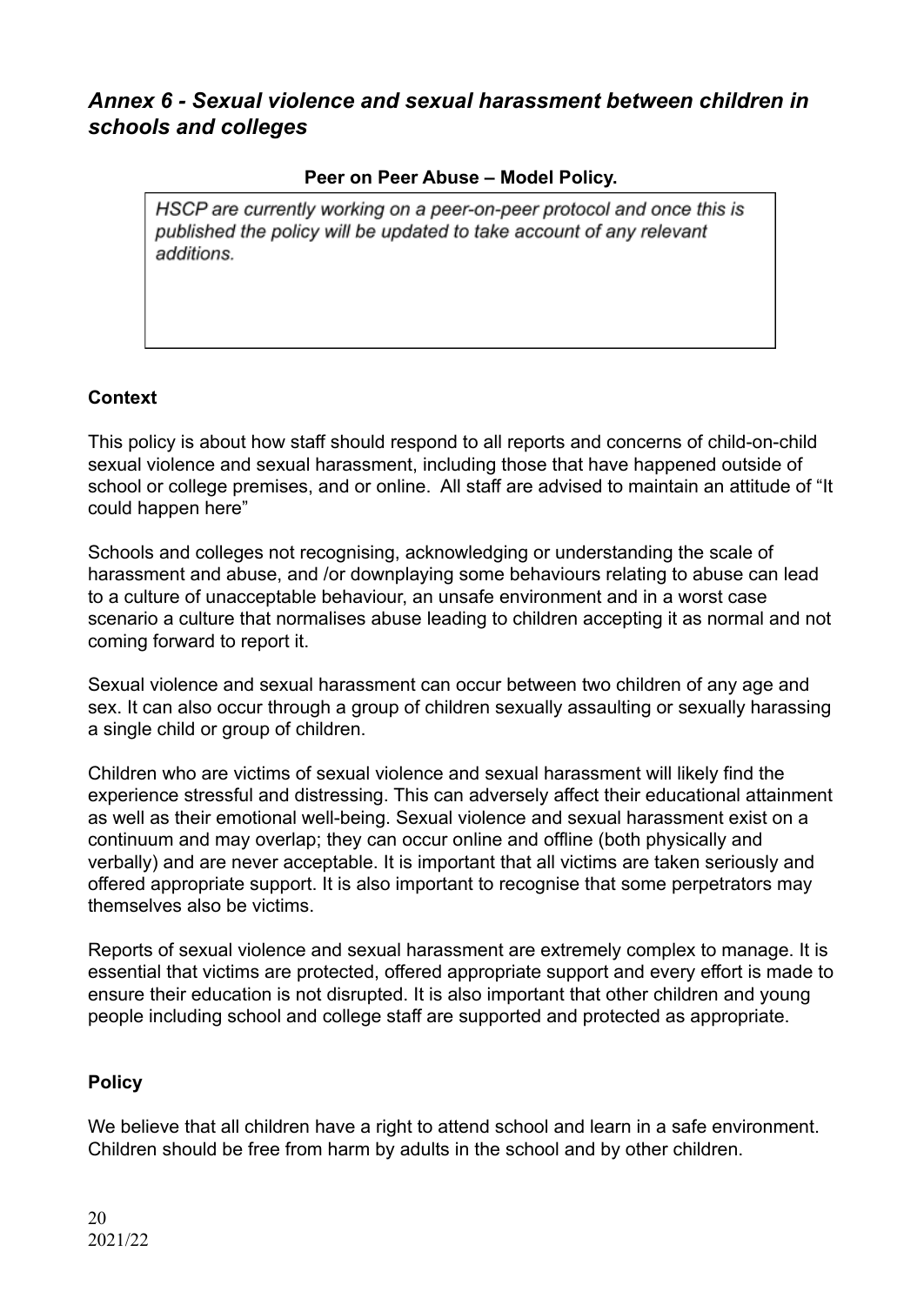We recognise that children are capable of abusing their peers and this will be dealt with under our child protection policy and in line with KCSiE (2021)

This policy is underpinned by the principle that there is a zero-tolerance approach to sexual violence and sexual harassment. We are clear that sexual violence and sexual harassment is not acceptable, will never be tolerated and is not an inevitable part of growing up.

We will minimise the risk of peer-on-peer abuse by: -

## **Prevention:**

- Taking a whole school approach to safeguarding and child protection
- Providing training to staff
- Providing a clear set of values and standards, underpinned by the school's behaviour policy and pastoral support system, and by a planned programme of evidence-based content delivered through the curriculum
- Engaging with specialist support and interventions.

## **Responding to reports of sexual violence and sexual harassment:**

- Children making a report of sexual violence or sexual harassment will be taken seriously, kept safe and be supported.
- Understanding that our initial response to a report from a child is incredibly important and can encourage or undermine the confidence of victims of sexual violence and harassment to report or to come forward in the future.
- If the report includes an online element, staff will be mindful of the Searching, Screening and Confiscation: advice for schools (DfE 2018) guidance.
- Staff taking the report will inform the DSL or their Deputy as soon as practicably possible but at least within 24 hours.
- Staff taking a report will never promise confidentiality.
- Parents or carers will normally be informed (unless this would put the child at greater risk).
- If a child is at risk of harm, is in immediate danger, or has been harmed, a referral will be made to Children's Social Care (01329 225379).

## **Risk Assessment:**

Following a report, the DSL will make an immediate risk and needs assessment on a case-by-case basis.

The risk assessment will consider:

- The victim, especially their protection and support.
- The alleged perpetrator, their support needs, and any disciplinary action.
- All other children at the school.
- The victim and the alleged perpetrator sharing classes and space at school.

The risk assessment will be recorded and kept under review.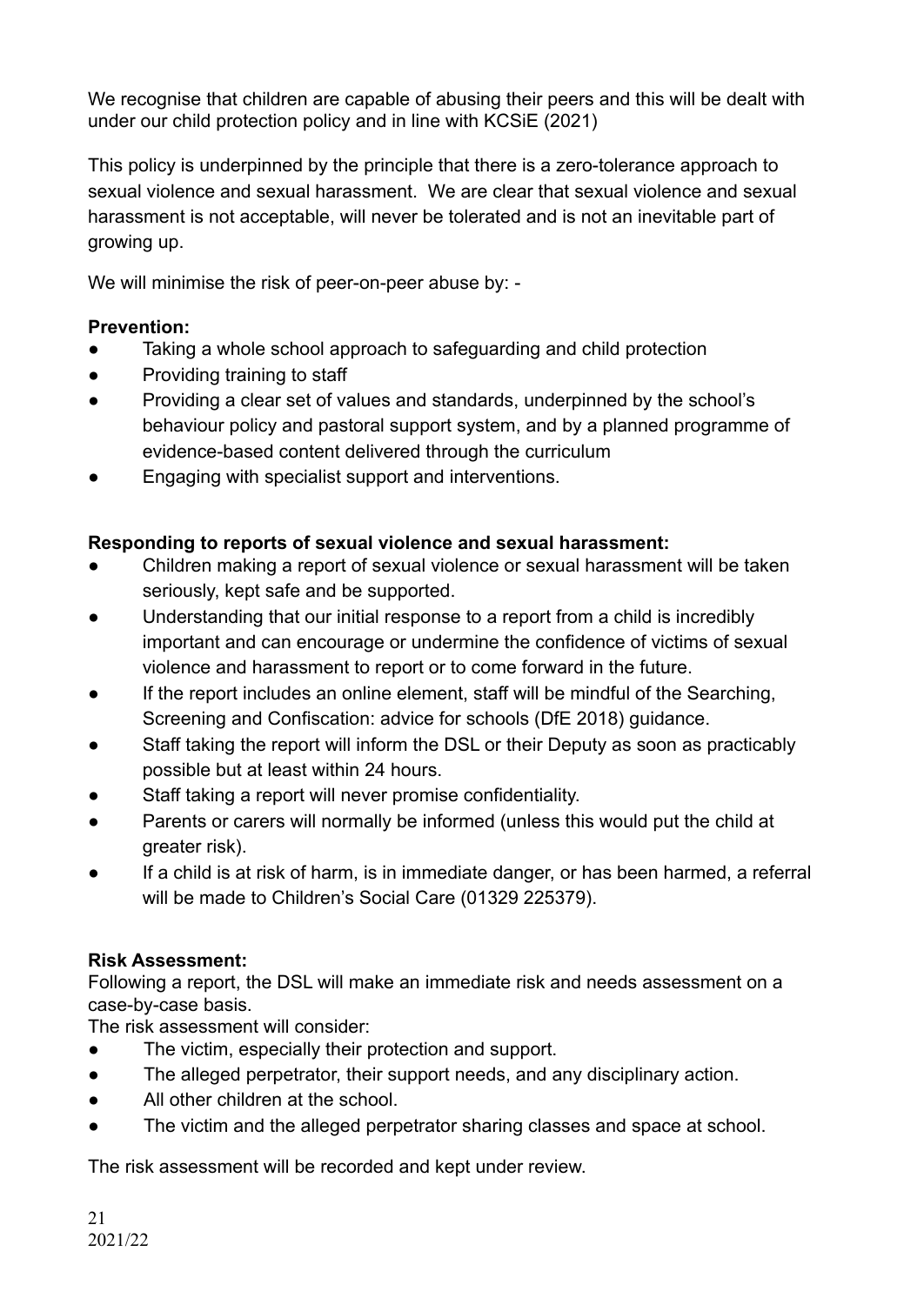Where there has been other professional intervention and/or other specialist risk assessments. These professional assessments will be used to inform the school's approach to supporting and protecting pupils.

## **Action: The DSL will consider: -**

- The wishes of the victim.
- The nature of the incident including whether a crime has been committed and the harm caused.
- Ages of the children/young people involved.
- Developmental stages of the children/young people.
- Any power imbalance between the children/young people.
- **•** Any previous incidents.
- On-going risks.
- Other related issues or wider context.

## **Options: The DSL will manage the report with the following options: -**

- Manage internally
- Refer to Early Help
- Refer to Children's Social Care
- Report to the police (generally in parallel with a referral to Social Care)

## **Ongoing Response:**

- All concerns, discussions and decisions made, and the reasons for those decisions, should be recorded in writing. Records should be reviewed so that potential patterns of concerning, problematic or inappropriate behaviour can be identified and addressed.
- The DSL will keep the risk assessment under review.
- The DSL will manage each report on a case-by-case basis and will keep the risk assessment under review.
- Where there is a criminal investigation into a rape, assault by penetration or sexual assault, the alleged perpetrator should be removed from any classes they share with the victim during that investigation.
- The DSL will consider how best to keep the victim and perpetrator apart on school premises and transport where appropriate.
- Where a criminal investigation into a rape or assault by penetration leads to a conviction or caution, the school will take suitable action. In all but the most exceptional of circumstances, the rape or assault is likely to constitute a serious breach of discipline and lead to the view, that allowing the perpetrator to remain in the same school or college would seriously harm the education or welfare of the victim (and potentially other pupils and students).
- Where a criminal investigation into sexual assault leads to a conviction or caution, the school or college will, if it has not already, consider any suitable sanctions in light of their behaviour policy, including consideration of permanent exclusion. Where the perpetrator is going to remain at the school or college, the principle of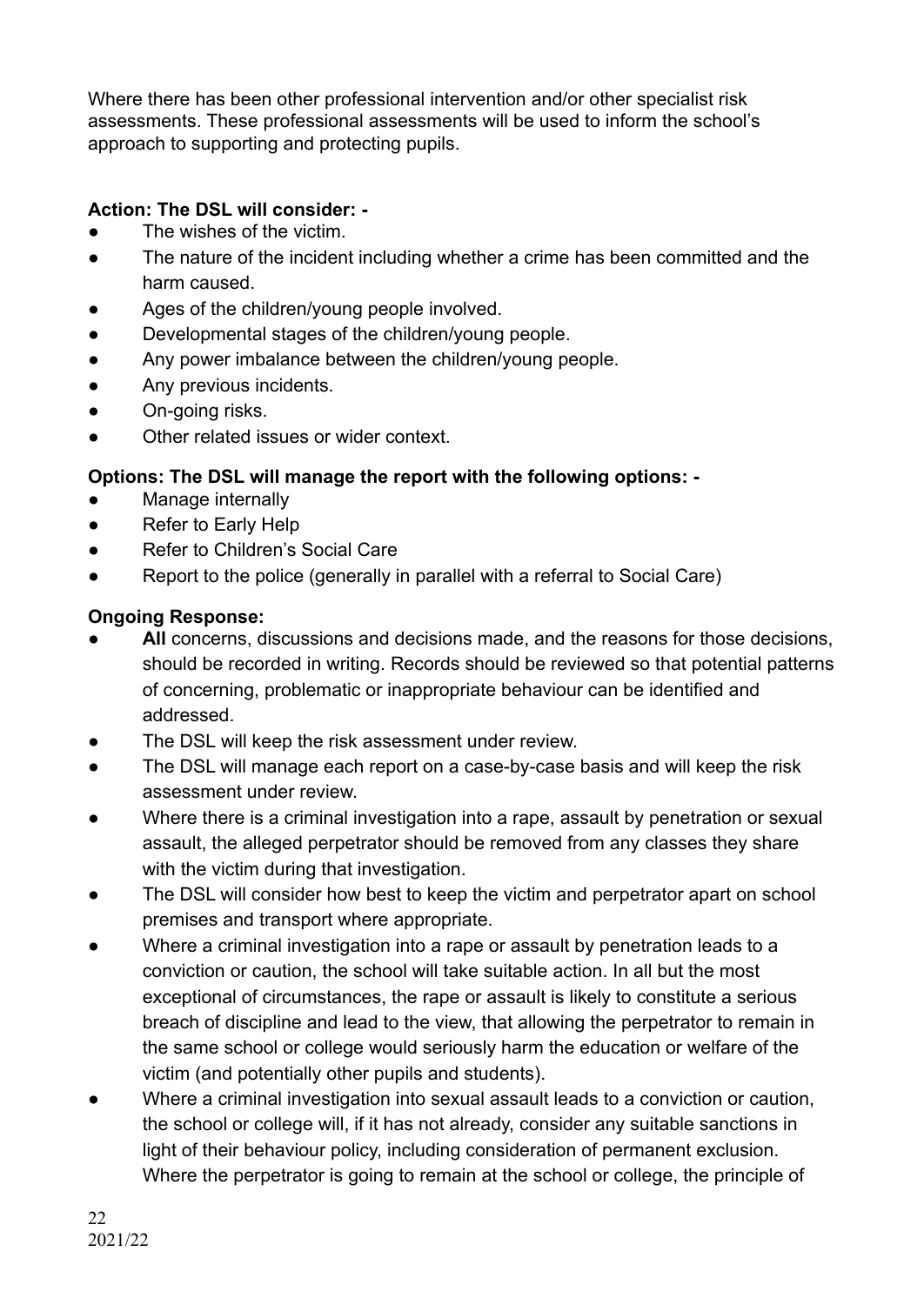keeping the victim and perpetrator in separate classes where possible would be maintained and continued. Consideration would be given to the most appropriate way to manage potential contact on school and college premises and transport. The nature of the conviction or caution and wishes of the victim will be especially important in determining how to proceed in such cases.

- The victim, alleged perpetrator and other witnesses (children and adults) will receive appropriate support and safeguards on a case-by-case basis.
- When ongoing support is required by the victim, the victim should be asked whether they would find it helpful to have a designated trusted adult to talk about their needs. The choice of any such adult should be made by the victims (as far as reasonably possible) and this choice should be supported.
- The school will take any disciplinary action against the alleged perpetrator in line with behaviour and discipline in the school.
- The school recognises that taking disciplinary action and providing appropriate support are not mutually exclusive actions and will occur at the same time if necessary.

## **Unsubstantiated, unfounded, false, or malicious reports**

- If a report is determined to be unsubstantiated, unfounded, false or malicious, the designated safeguarding lead should consider whether the child and/or the person who has made the allegation is in need of help or may have been abused by someone else and whether this is a cry for help. In such circumstances, a referral to children's social care may be appropriate.
- If a report is shown to be deliberately invented or malicious, the school or college, should consider whether any disciplinary action is appropriate against the individual who made it as per their own behaviour policy.

## **Physical Abuse**

While a clear focus of peer-on-peer abuse is linked to sexual abuse and harassment, physical assaults and initiation violence and rituals from pupils to pupils can also be abusive.

These are equally not tolerated and, if it is believed that a crime has been committed, will be reported to the police.

The principles from the anti-bullying policy will be applied in these cases, with recognition that any police investigation will need to take priority.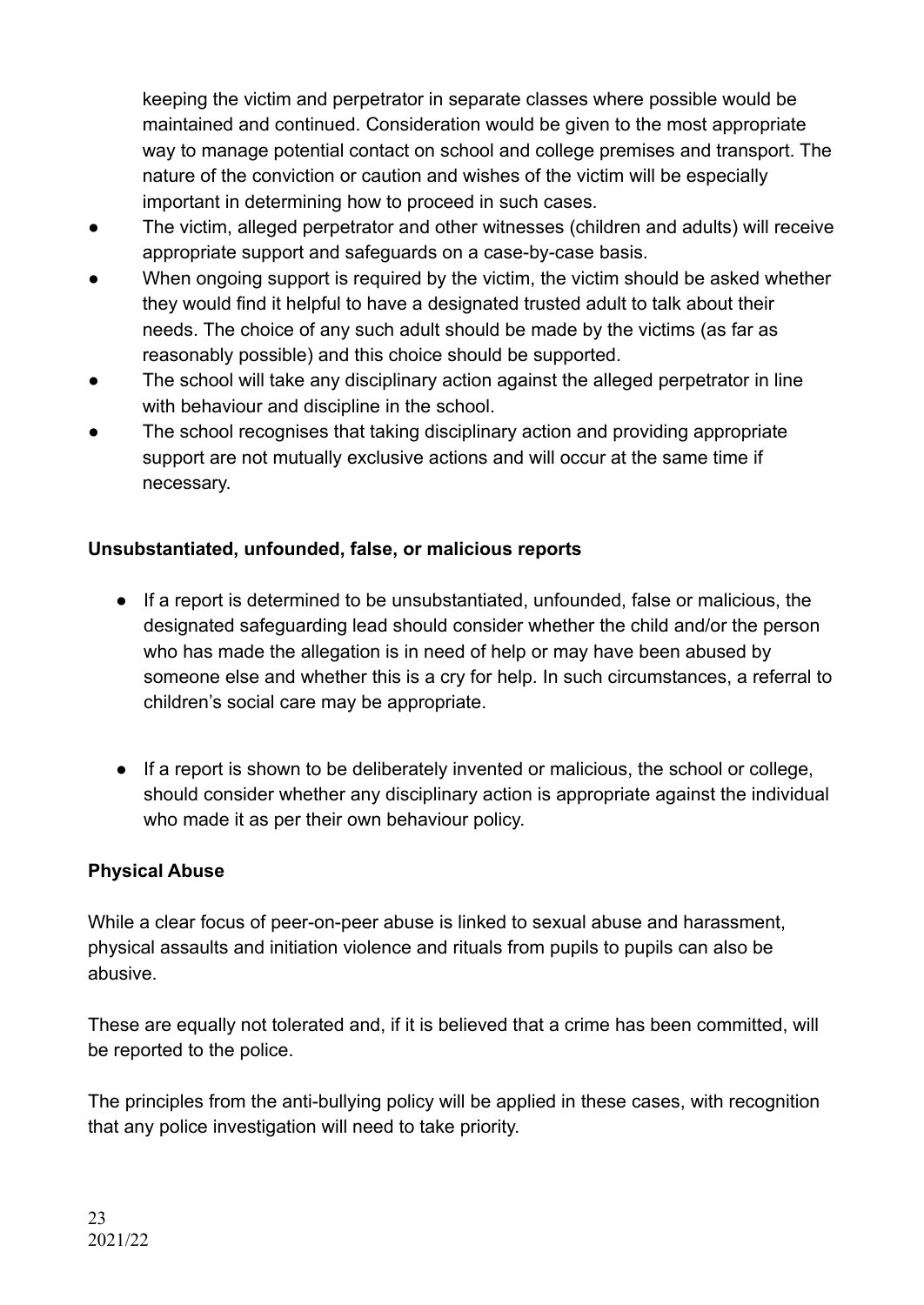References: – KCSiE (DfE 2021) Sexual Violence and Sexual Harassment between Children in Schools and Colleges (DfE 2021)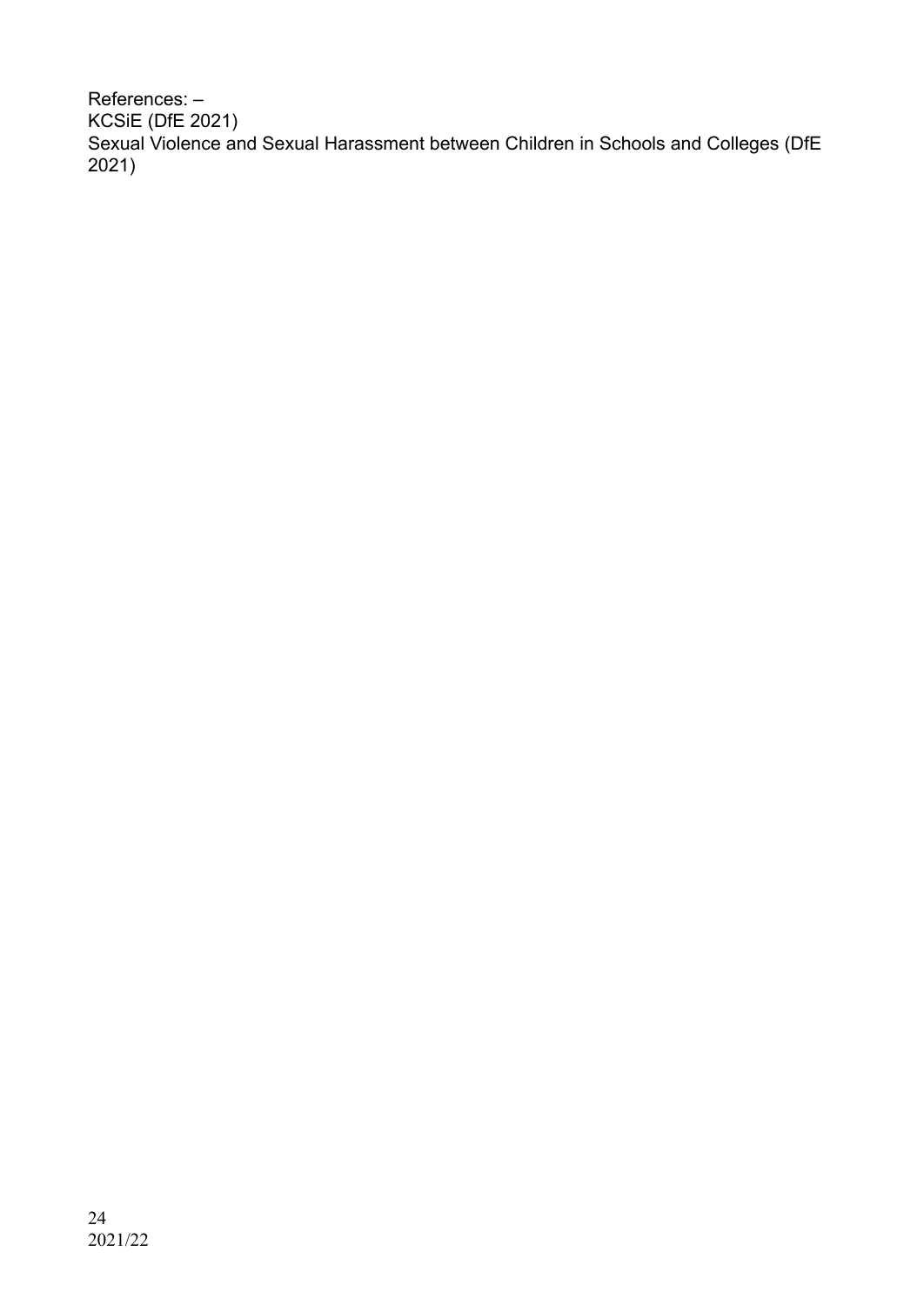## *Annex 7- Sexual Violence and Sexual Harassment between Children Risk and Needs Assessment Template*

*(This template is offered as a framework and should be seen as a starting point for development to fit your school's individual context. Each reported incident should be managed on a case-by-case basis)*

## **EXAMPLE assessment**

<span id="page-24-0"></span>

| <b>Presenting behaviours</b>                                                                                                                                                                                                                                                                                                                                                                                                             | What are the risks?<br>Who might be harmed & how?                                                                                           | <b>Action</b>                                                                                                                                                                                                                            | <b>Action by</b><br>Who?                          | <b>Action by</b><br>when?   | <b>Action status or Date</b><br><b>Completed &amp; Outcome</b><br>including further actions                                                                                                         |
|------------------------------------------------------------------------------------------------------------------------------------------------------------------------------------------------------------------------------------------------------------------------------------------------------------------------------------------------------------------------------------------------------------------------------------------|---------------------------------------------------------------------------------------------------------------------------------------------|------------------------------------------------------------------------------------------------------------------------------------------------------------------------------------------------------------------------------------------|---------------------------------------------------|-----------------------------|-----------------------------------------------------------------------------------------------------------------------------------------------------------------------------------------------------|
| Behaviour:<br>Forcing other children to<br>engage in sexual activity.<br>Subject is a male child. A<br>female child has been taken<br>into the boys' toilets. Subject<br>has exposed himself,<br>grabbed the girl by the wrist<br>and forced her to touch his<br>genitals.<br>Subject is under the age of<br>criminal responsibilty.<br>Subject has no known CP<br>history<br>There have been no previous<br>concerns about the Subject. | All pupils in the class may be forced<br>or coerced into sexual activity. Early<br>indication is that female pupils may<br>be more at risk. | Key members of staff with<br>supervisory responsibility have been<br>briefed by the DSL and will increase<br>monitoring at break times.<br>Subject will be escorted to the toilet.                                                       | <b>DSL</b><br>Staff AB,<br>CD & EF<br><b>ELSA</b> | From<br>Immediate<br>effect | ✔01/02/2020. Increased<br>monitoring & toilet supervision in<br>place                                                                                                                               |
|                                                                                                                                                                                                                                                                                                                                                                                                                                          | Other children within the community                                                                                                         | Subject's parents Informed re:<br>Incident & behaviour and the risk<br>plan put in place. Made aware of<br>referral to CSD. Agreement for<br><b>Referral to CAMHS</b><br>Increased monitoring & toilet.<br>supervisor<br>Keep safe work. | <b>DSL</b>                                        | 01/02/20                    | V01/02/20<br>Contract of agreement has been<br>signed by the parents to include<br>increased. monitoring, toilet<br>supervision and keep safe work.                                                 |
|                                                                                                                                                                                                                                                                                                                                                                                                                                          |                                                                                                                                             | Referral to Children's social care                                                                                                                                                                                                       | <b>DSL</b>                                        | 01/02/20                    | V01/02/20<br><b>Children &amp; Family Assessment</b><br>to be completed by CAST                                                                                                                     |
|                                                                                                                                                                                                                                                                                                                                                                                                                                          |                                                                                                                                             | Victims parents informed, and child's<br>views gained.<br>Child offered keep safe work.                                                                                                                                                  | <b>DSL</b>                                        | 01/02/20                    | $\sqrt{\frac{1}{1}}$ Parents are satisfied with the<br>school's actions & safeguarding<br>measures so far. Child & family<br>want child to remain in the same<br>class.<br>Keep safe work accepted. |
|                                                                                                                                                                                                                                                                                                                                                                                                                                          |                                                                                                                                             | <b>Referral to CAMHS</b>                                                                                                                                                                                                                 | <b>DSL</b>                                        | 02/02/20                    | Referral made. ACTION - follow<br>up with CAMHS as to the status<br>of referral after 10 working days<br>if not heard before                                                                        |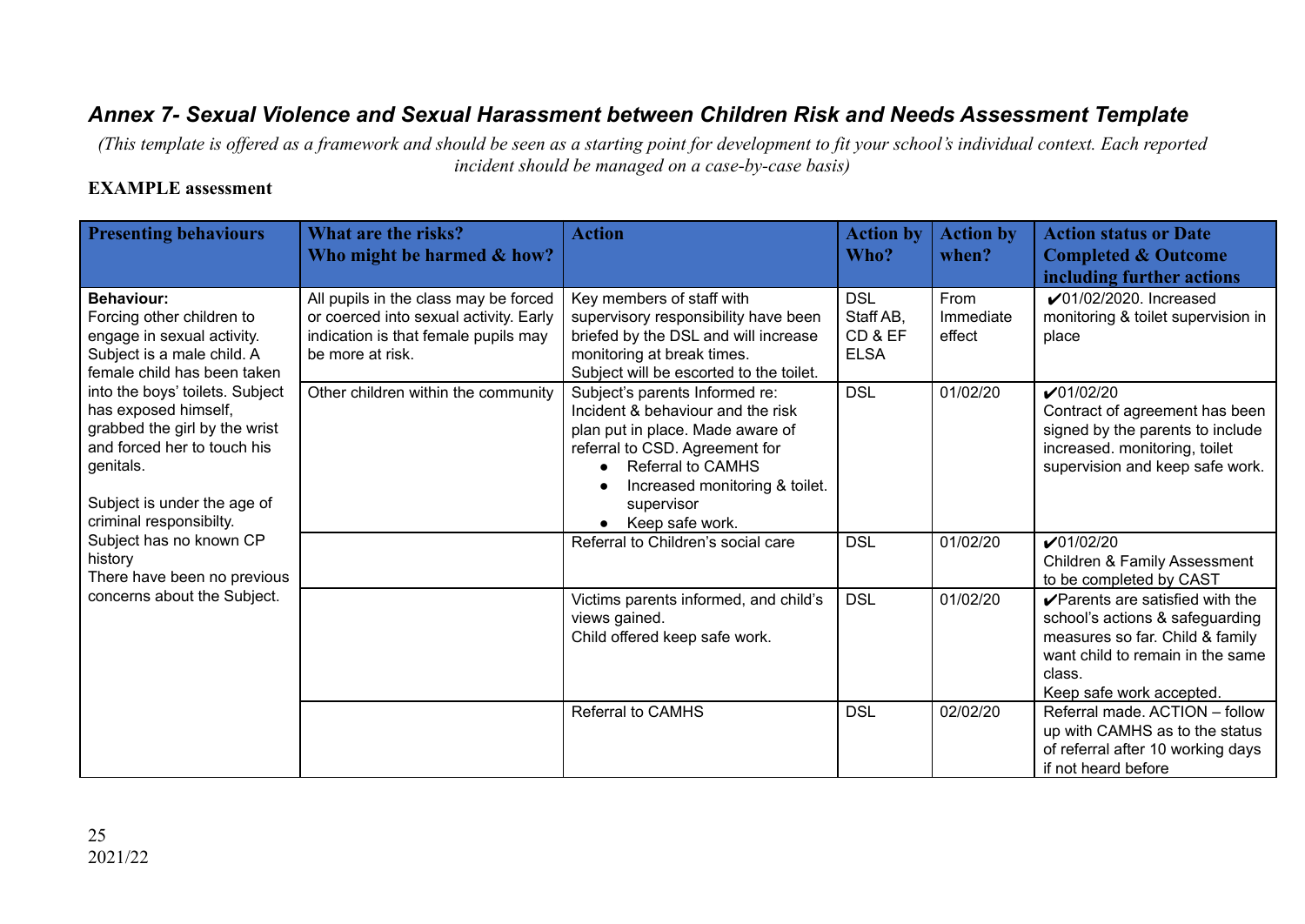|                                                                                                                                                                                                                                                                                                    | Safeguarding measures to be<br>reviewed.                                                             | DSL & Key<br>Staff<br>members | 09/02/20   | No additional concerns raised.<br>ACTION - Review plan again in<br>one weeks time |
|----------------------------------------------------------------------------------------------------------------------------------------------------------------------------------------------------------------------------------------------------------------------------------------------------|------------------------------------------------------------------------------------------------------|-------------------------------|------------|-----------------------------------------------------------------------------------|
|                                                                                                                                                                                                                                                                                                    | Keep safe work to be completed.<br>Combination of whole class and<br>targeted work to be carried out | <b>ELSA</b>                   | 23/02/2020 | <b>OUTSTANDING</b><br>Work planned and due to be<br>delivered w/c 16/02           |
| <b>Community Impact Assessment</b><br>LOW The parents of the Subject<br>and the victim are satisfied that the<br>school is taking all necessary<br>safeguarding measures to manage<br>the risk. There are no indications at<br>this stage for community unrest.<br>This will be kept under review. | DSL and SLT to be aware of any<br>community noises about the<br>incidents.                           | DSL and<br><b>SLT</b>         | 05/04/2020 |                                                                                   |
| Media<br>Media and communication team to<br>be informed if community impact<br>assessment risk increases                                                                                                                                                                                           | SLT to contact HCC communication<br>team if required. Monitor during term                            | <b>SLT</b>                    | 05/04/2020 |                                                                                   |
| Information Sharing.<br>All information sharing has been<br>completed in line with the school's<br>CP and GDPR policies.                                                                                                                                                                           | Relevant information to be recorded<br>on each child's CP file as required.                          |                               |            |                                                                                   |
| Social Media<br>There are no currents risks from<br>community use of social media.<br>This will be kept under review.                                                                                                                                                                              | Monitoring of social media during the<br>term                                                        | Key staff                     | 05/04/2020 |                                                                                   |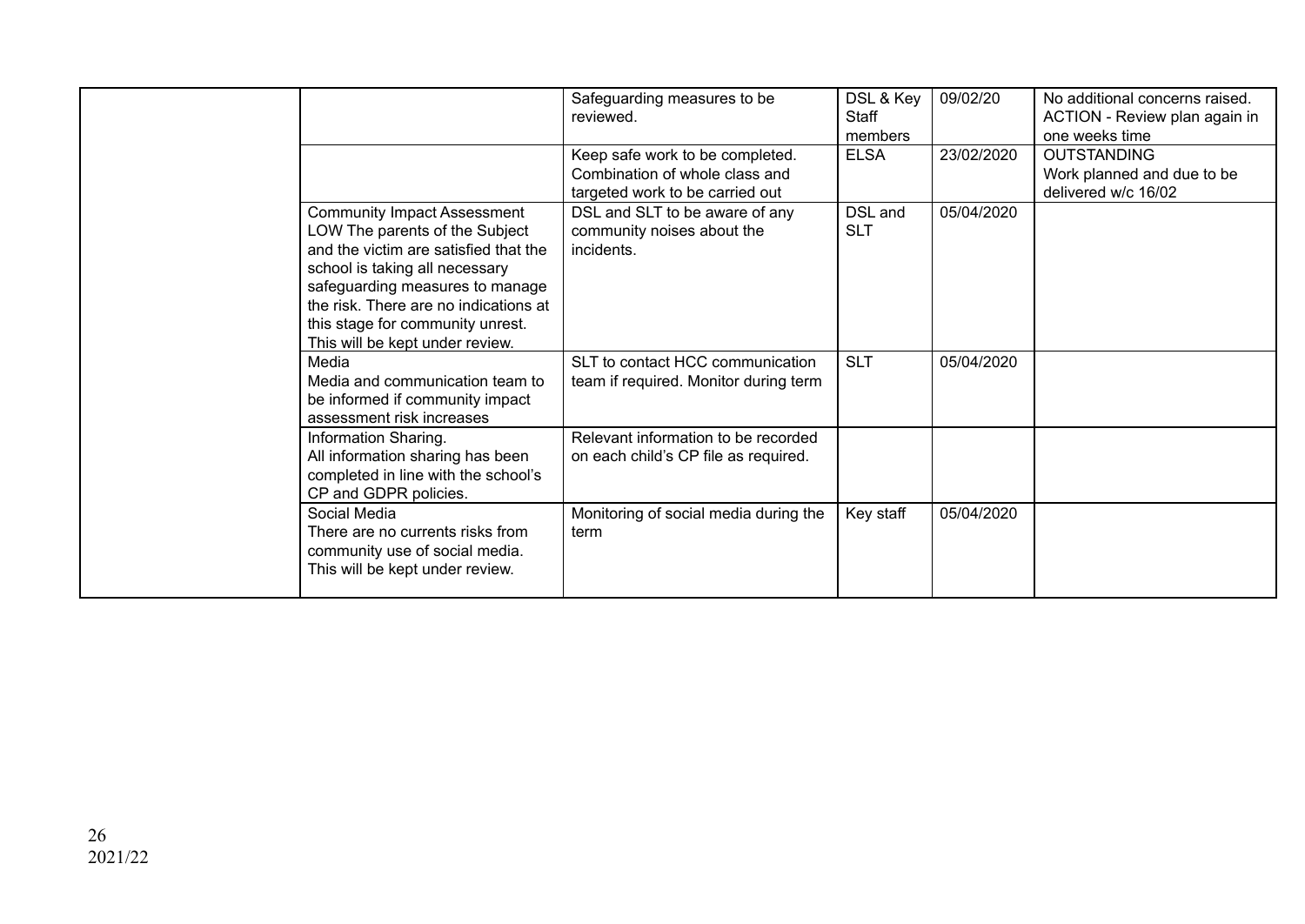| <b>Presenting Behaviour</b> | What are the risks?<br>Who might be harmed & how? | <b>Action</b> | <b>Action by</b><br>Who? | <b>Action</b><br>by when? $\vert$ | <b>Action status or Date</b><br><b>Completed &amp; Outcome</b><br>including further actions |
|-----------------------------|---------------------------------------------------|---------------|--------------------------|-----------------------------------|---------------------------------------------------------------------------------------------|
|                             |                                                   |               |                          |                                   |                                                                                             |
|                             |                                                   |               |                          |                                   |                                                                                             |
|                             |                                                   |               |                          |                                   |                                                                                             |
|                             |                                                   |               |                          |                                   |                                                                                             |
|                             |                                                   |               |                          |                                   |                                                                                             |
|                             |                                                   |               |                          |                                   |                                                                                             |
|                             |                                                   |               |                          |                                   |                                                                                             |
|                             |                                                   |               |                          |                                   |                                                                                             |
|                             |                                                   |               |                          |                                   |                                                                                             |
|                             |                                                   |               |                          |                                   |                                                                                             |
|                             |                                                   |               |                          |                                   |                                                                                             |
|                             |                                                   |               |                          |                                   |                                                                                             |
|                             |                                                   |               |                          |                                   |                                                                                             |
|                             |                                                   |               |                          |                                   |                                                                                             |
|                             |                                                   |               |                          |                                   |                                                                                             |
|                             |                                                   |               |                          |                                   |                                                                                             |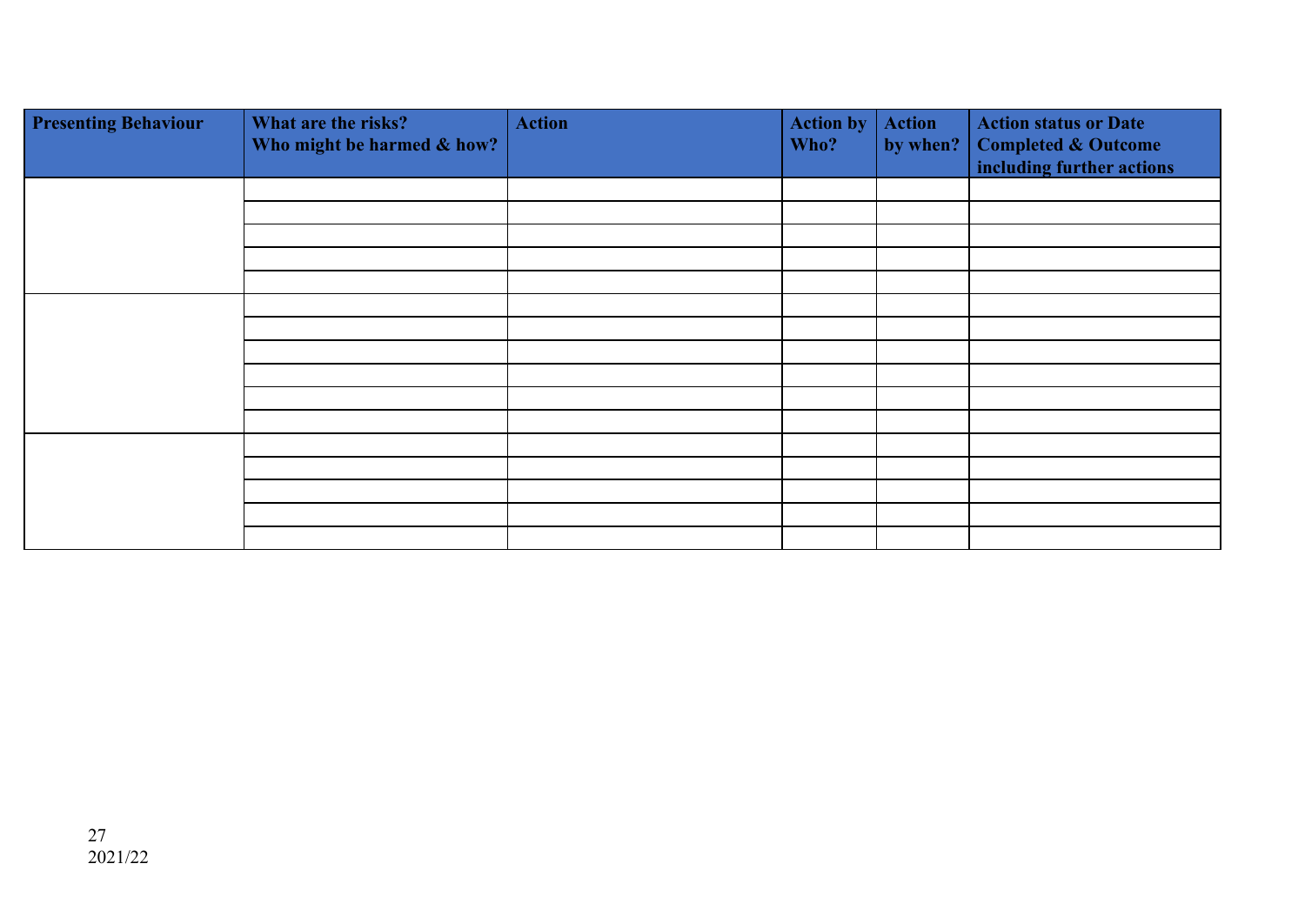## <span id="page-27-0"></span>*Annex 8 - Online Safety*

As a school it is essential that we safeguard children from potentially harmful and inappropriate online material.

A comprehensive approach to online safety empowers staff to protect and educate pupils, students, and colleagues in their use of technology and establishes the following mechanisms to identify, intervene in, and escalate any concerns where appropriate.

The breadth of issues classified within online safety is considerable, but can be categorised into four areas of risk:

• **content**: being exposed to illegal, inappropriate or harmful content, for example: pornography, fake news, racism, misogyny, self-harm, suicide, anti-Semitism, radicalisation and extremism.

• **contact**: being subjected to harmful online interaction with other users; for example: peer to peer pressure, commercial advertising and adults posing as children or young adults with the intention to groom or exploit them for sexual, criminal, financial or other purposes'.

• **conduct**: personal online behaviour that increases the likelihood of, or causes, harm; for example, making, sending and receiving explicit images (e.g consensual and non-consensual sharing of nudes and semi-nudes and/or pornography, sharing other explicit images and online bullying; and

• **commerce** - risks such as online gambling, inappropriate advertising, phishing and or financial scams. If we feel pupils, students or staff are at risk, we will report it to the Anti-Phishing Working Group ([https://apwg.org/\)](https://apwg.org/).

We ensure that online safety is a running and interrelated theme when devising and implementing policies and procedures.

We will consider how online safety is reflected as required in all relevant policies and embedded across all areas of the curriculum, included in teacher training and within the role and responsibilities of the designated safeguarding lead as well as discussions with parents.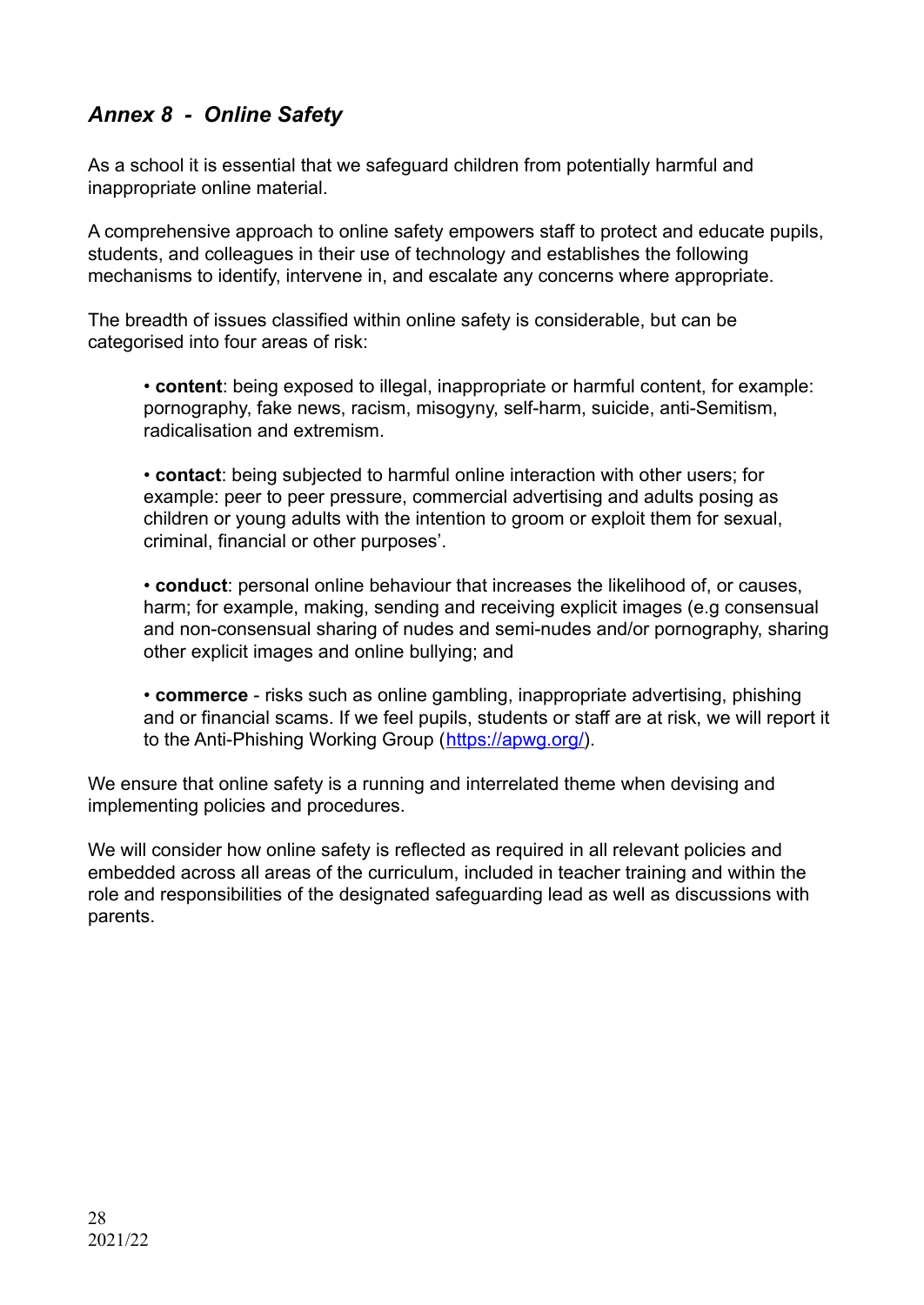## <span id="page-28-0"></span>*Annex 9 - Whistleblowing*

#### **Whistleblowing in a safeguarding context**

While the school has a separate whistleblowing policy, this is a summary sheet that outlines the process when there is a concern that safeguarding issues have not been reported or followed correctly.

This does not replace the whistleblowing policy and should be read in conjunction with the school policy.

**Whistleblowing** is a term that is used when staff want to report a concern within their organisation that involves their manager or a person senior to them in the organisation which may prevent them from following the normal reporting systems.

There are a limited number of areas that can be called Whistleblowing, and the policy protects staff from being punished for raising concerns.

Within *Orchard Junior School*, the headteacher *Carol Taylor* is the senior manager and responsible for all staff. If you are concerned that any member of staff within the school is not following safeguarding processes or behaving in a way that is placing children at risk, you should in the first place make the headteacher aware.

If your concern is about the headteacher, you should raise this with the Chair of Governors by emailing nikki.brigg@orchardjunior.com

If you would prefer to raise your concerns outside the school environment you are able to contact the NSPCC whistleblowing line on 0800 028 0285 or email [help@nspcc.org.uk](mailto:help@nspcc.org.uk) for national organisations or make contact with Hampshire County Council.

If you believe that a member of the school staff is harming a child (an allegation) and this has been reported to the headteacher and no action has been taken, or the member of staff you have concerns about is the headteacher, then you are able to contact the Local Authority Designated Officers (LADOs) on 01962 876364 or [child.protection@hants.gov.uk](mailto:child.protection@hants.gov.uk)

If you believe that a child is being abused by individuals outside the school, you should make a referral to Children's Social Care by calling 0300 555 1384 (office hours) or 0300 555 1373 (outside of office hours)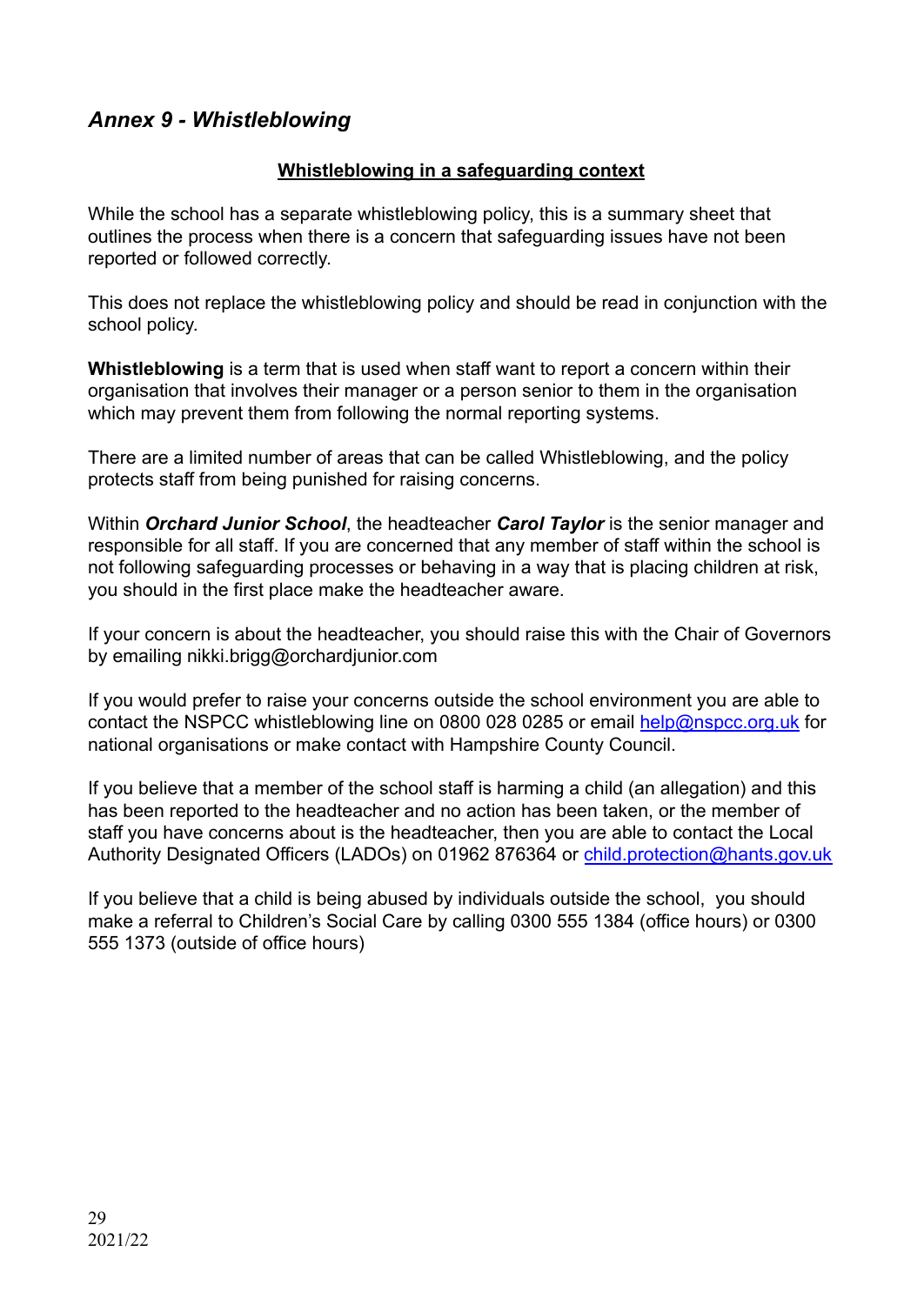## <span id="page-29-0"></span>*Annex 10 - Briefing sheet for temporary and supply staff*

## **For supply staff and those on short contracts in** *Orchard Junior School*

While working in *Orchard Junior School*, you have a duty of care towards the children and young people here. This means that at all times you should act in a way that is consistent with their safety and welfare. In addition, if at any time you have a concern about a child or young person, particularly if you think they may be at risk of abuse or neglect, it is your responsibility to share that concern with the school designated safeguarding lead (DSL), who is *Carol Taylor* and can be found *in the main office.*

This is not an exhaustive list but you may have become concerned as a result of:

- Observing a physical injury, which you think may have been non-accidental.
- Observing something in the appearance of a child or young person which suggests they are not being sufficiently well cared for.
- Observing child behaviour that leads you to be concerned about a child or young person.
- A child or young person telling you that they have been subjected to some form of abuse
- Observing adult behaviour that leads you to be concerned about their suitability to work with children or young people.

In any of the circumstances listed here, you must write down what you saw or heard, date and sign your account, and give it to the DSL as soon as possible and no longer than 24 hours later. This may be the beginning of a legal process – it is important to understand that legal action against a perpetrator can be seriously damaged by any suggestion that the child has been led in any way.

If a child talks to you about abuse, you should follow these guidelines:

- Rather than directly questioning the child, just listen and be supportive
- Never stop a child who is freely recalling significant events, but don't push the child to tell you more than they wish.
- Make it clear that you may need to pass on information to staff in other agencies who may be able to help – do not promise confidentiality. You are obliged to share any information relating to abuse or neglect.
- Write an account of the conversation immediately, as close to verbatim as possible. Put the date and timings on it, and mention anyone else who was present. Then sign it and give your record to the DSL who should follow due process, including contacting Children's Social Care if appropriate.

The school has a policy on safeguarding children and young people which you can find, together with the local procedures to be followed by all staff, in *the staffroom* .

If your concern involves the DSL or a member of the senior staff, contact the LADO on 01962 847364 or the NPSCC whistleblowing line on 0800 028 0285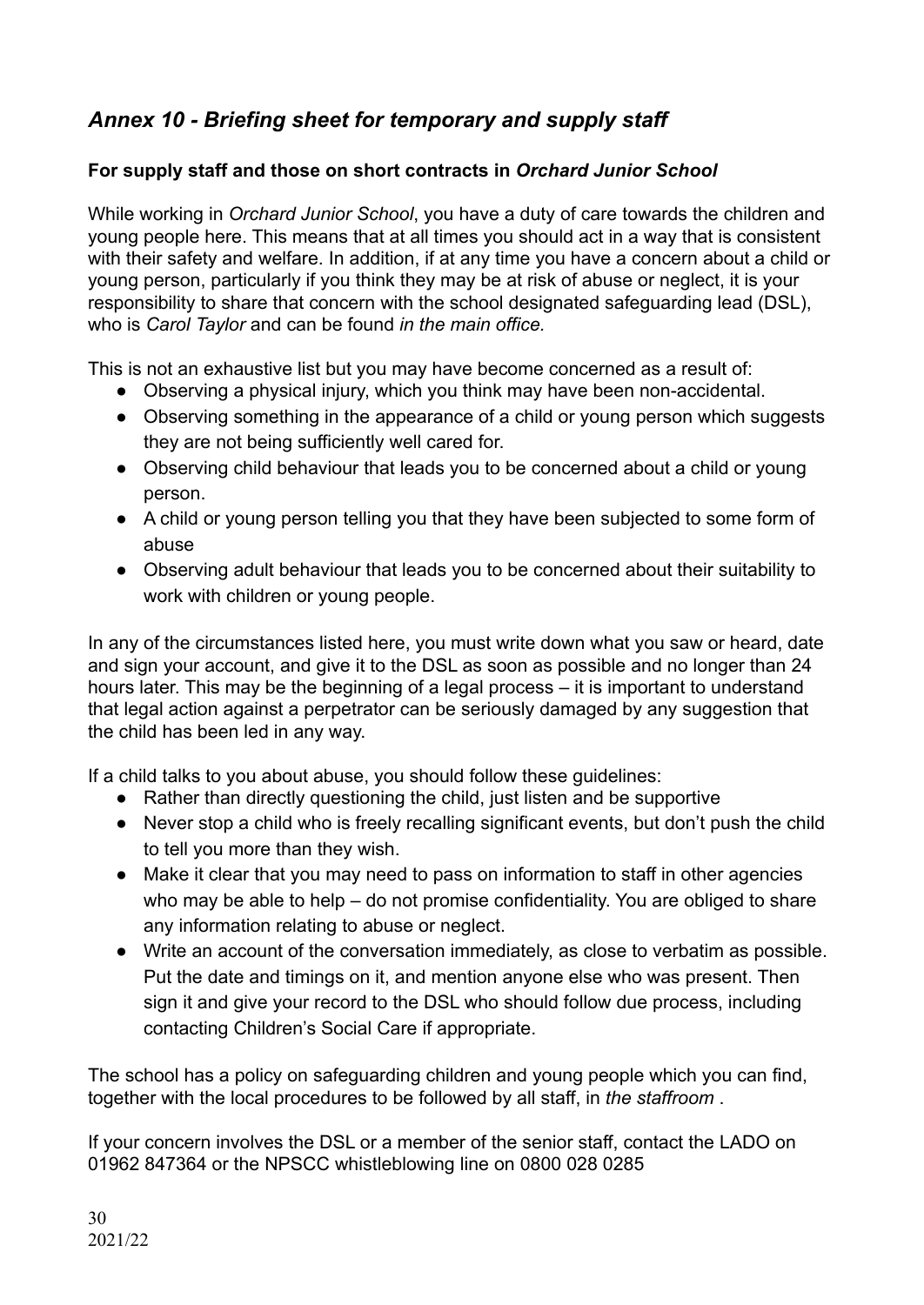**Remember, if you have a concern, report it.**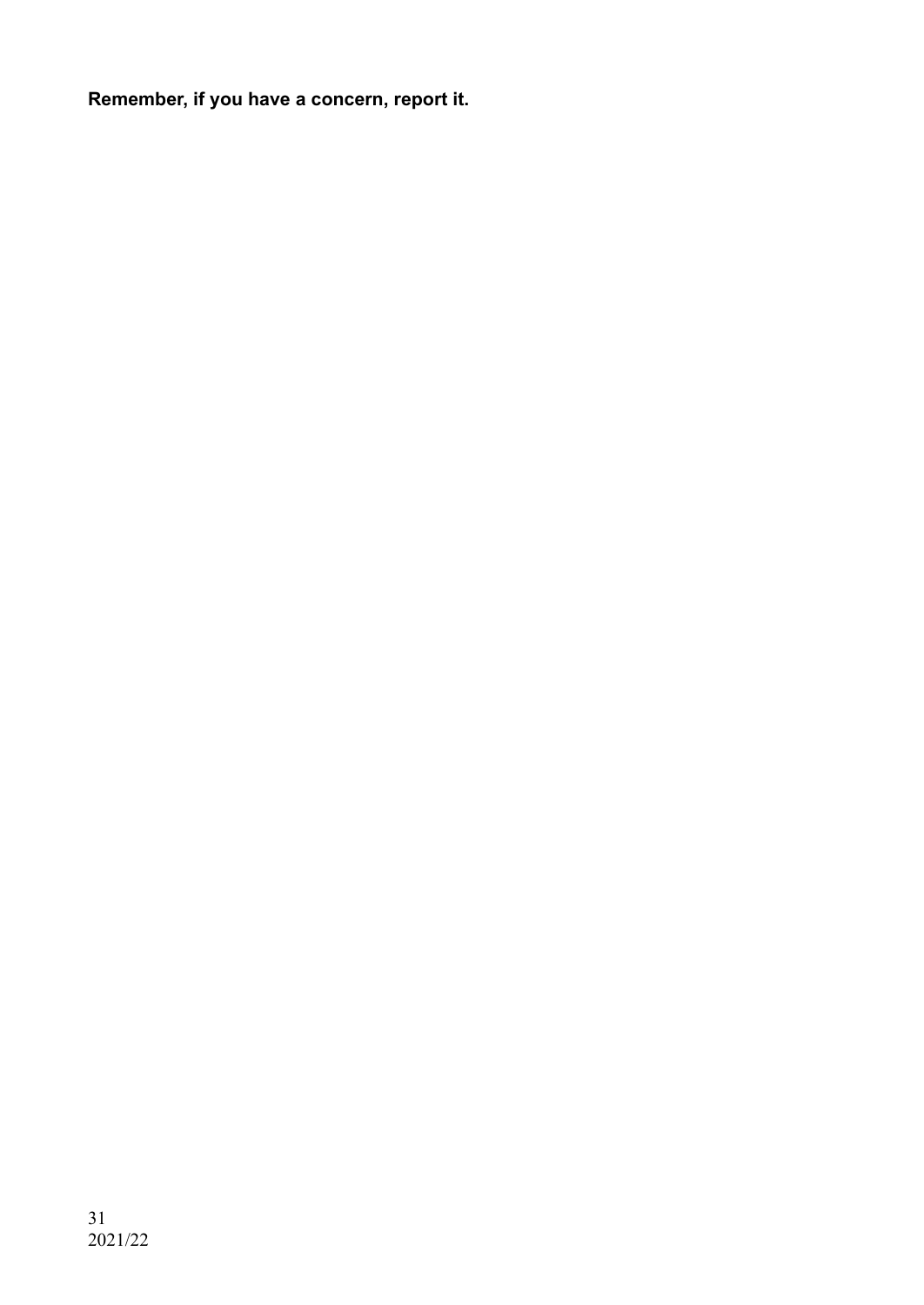## <span id="page-31-0"></span>*Annex 11 - What is child abuse?*

The following definitions are taken from W*orking Together to Safeguard Children* HM Government (2018). In addition to these definitions, it should be understood that children can also be abused by being sexually exploited, through honour-based violence, forced marriage or female genital mutilation. To support the local context, all staff have access to the Hampshire Safeguarding Children Partnership (HSCP) threshold chart.

#### **What is abuse and neglect?**

Abuse and neglect are forms of maltreatment of a child. Somebody may abuse or neglect a child by inflicting harm, or by failing to act to prevent harm. Children may be abused in a family or in an institutional or community setting, by those known to them or, more rarely, by a stranger. They may be abused by an adult or adults, or another child or children.

#### **Physical abuse**

Physical abuse may involve hitting, shaking, throwing, poisoning, burning or scalding, drowning, suffocating, or otherwise causing physical harm to a child. Physical harm may also be caused when a parent or carer fabricates the symptoms of, or deliberately induces, illness in a child.

#### **Emotional abuse**

The persistent emotional maltreatment of a child such as to cause severe and persistent adverse effects on the child's emotional development. It may involve conveying to a child that they are worthless or unloved, inadequate, or valued only insofar as they meet the needs of another person. It may include not giving the child opportunities to express their views, deliberately silencing them or 'making fun' of what they say or how they communicate. It may feature age or developmentally inappropriate expectations being imposed on children. These may include interactions that are beyond a child's developmental capability, as well as overprotection and limitation of exploration and learning, or preventing the child participating in normal social interaction. It may involve seeing or hearing the ill-treatment of another. It may involve serious bullying (including cyber bullying), causing children frequently to feel frightened or in danger, or the exploitation or corruption of children. Some level of emotional abuse is involved in all types of maltreatment of a child, although it may occur alone.

#### **Sexual abuse**

Involves forcing or enticing a child or young person to take part in sexual activities, not necessarily involving a high level of violence, whether or not the child is aware of what is happening. The activities may involve physical contact, including assault by penetration (for example, rape or oral sex) or non-penetrative acts such as masturbation, kissing, rubbing and touching outside of clothing. They may also include non-contact activities, such as involving children in looking at, or in the production of, sexual images, watching sexual activities, encouraging children to behave in sexually inappropriate ways, or grooming a child in preparation for abuse (including via the internet). Sexual abuse is not solely perpetrated by adult males. Women can also commit acts of sexual abuse, as can other children.

## **Neglect**

32 2021/22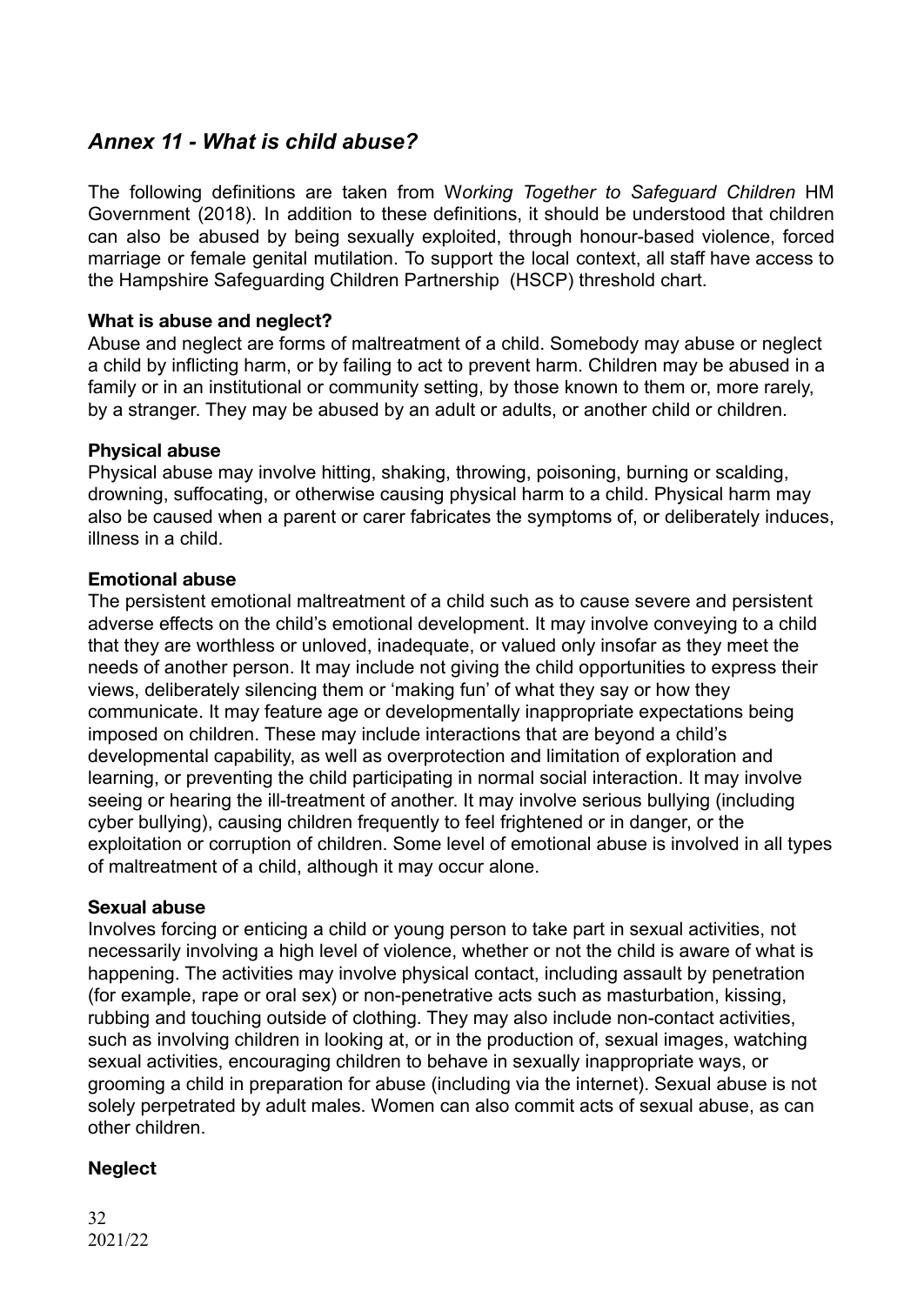Neglect is the persistent failure to meet a child's basic physical and/or psychological needs, likely to result in the serious impairment of the child's health or development. Neglect may occur during pregnancy as a result of maternal substance abuse. Once a child is born, neglect may involve a parent or carer failing to:

- provide adequate food, clothing and shelter (including exclusion from home or abandonment)
- protect a child from physical and emotional harm or danger
- ensure adequate supervision (including the use of inadequate caregivers)
- ensure access to appropriate medical care or treatment.

Neglect may also include neglect of, or unresponsiveness to, a child's basic emotional needs.

The HSCP neglect strategy is used to provide a more detailed summary of neglect and the local thresholds for referrals.

## **Indicators of abuse**

## **Neglect**

## **The nature of neglect**

Neglect is a lack of parental care but poverty and lack of information or adequate services can be contributory factors.

Far more children are registered to the category of neglect on child protection plans than to the other categories. As with abuse, the number of children experiencing neglect is likely to be much higher than the numbers on the plans.

## **Neglect can include parents or carers failing to:**

- provide adequate food, clothing and shelter
- protect a child from physical and emotional harm or danger
- ensure adequate supervision or stimulation
- ensure access to appropriate medical care or treatment.

## **NSPCC research has highlighted the following examples of the neglect of children under 12:**

- frequently going hungry
- frequently having to go to school in dirty clothes
- regularly having to look after themselves because of parents being away or having problems such as drug or alcohol misuse
- being abandoned or deserted
- living at home in dangerous physical conditions
- not being taken to the doctor when ill
- not receiving dental care.

Neglect is a difficult form of abuse to recognise and is often seen as less serious than other categories. It is, however, very damaging: children who are neglected often develop more slowly than others and may find it hard to make friends and fit in with their peer group.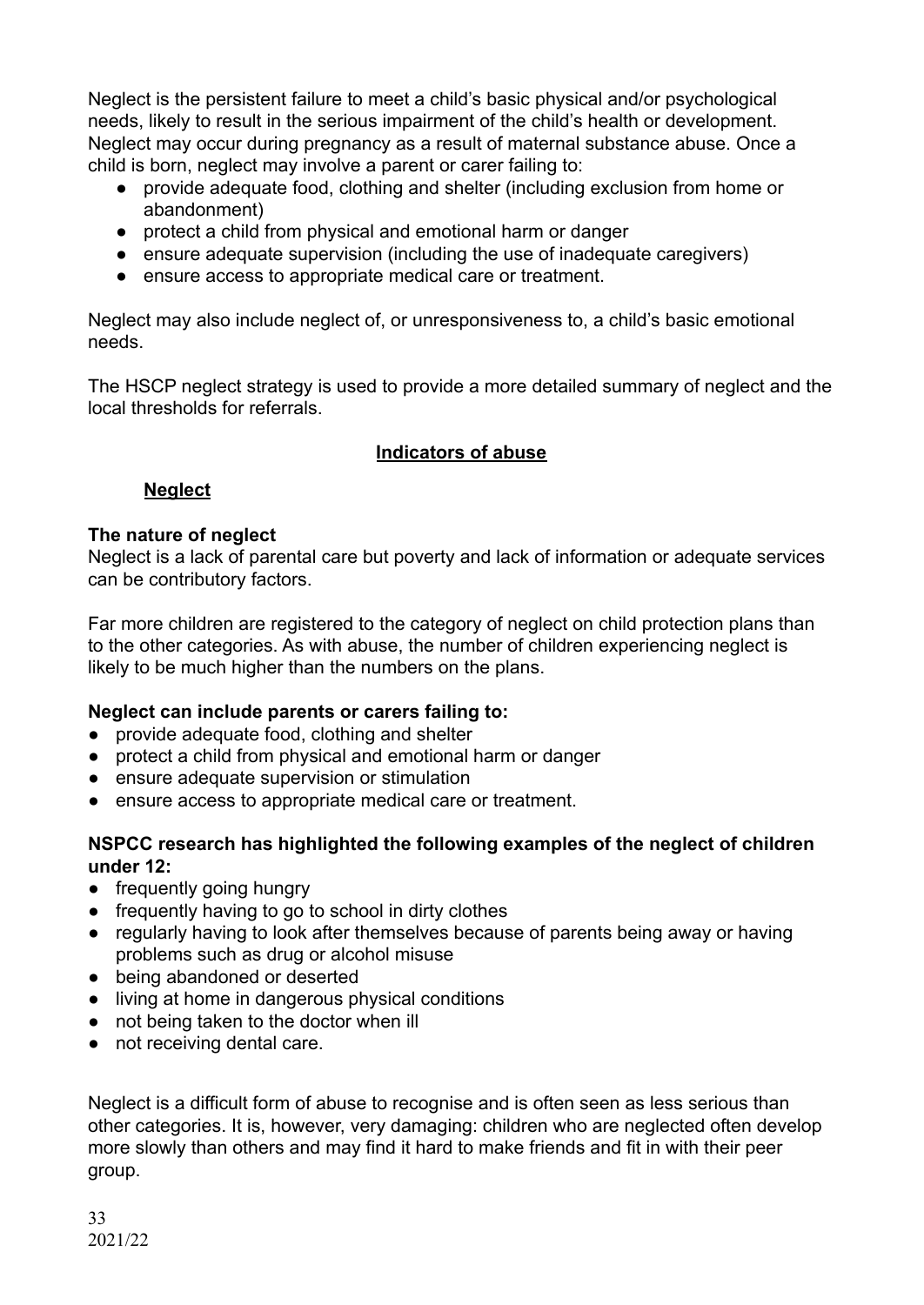Neglect is often noticed at a stage when it does not pose a risk to the child. The duty to safeguard and promote the welfare of children (*What to do if You're Worried a Child is Being Abused* DfE 2015) would suggest that an appropriate intervention or conversation at this early stage can address the issue and prevent a child continuing to suffer until it reaches a point when they are at risk of harm or in significant need.

Neglect is often linked to other forms of abuse, so any concerns school staff have should at least be discussed with the DSL.

#### **Indicators of neglect**

**The following is a summary of some of the indicators that may suggest a child is being abused or is at risk of harm. It is important to recognise that indicators alone cannot confirm whether a child is being abused. Each child should be seen in the context of their family and wider community and a proper assessment carried out by appropriate persons. What is important to keep in mind is that if you feel unsure or concerned, do something about it. Don't keep it to yourself. The HSCP neglect toolkit provides a more detailed list of indicators of neglect and is available to all staff**

#### **Physical indicators of neglect**

- Constant hunger and stealing food
- Poor personal hygiene unkempt, dirty or smelly
- Underweight
- Dress unsuitable for weather
- Poor state of clothing
- Illness or injury untreated

## **Behavioural indicators of neglect**

- Constant tiredness
- Frequent absence from school or lateness
- Missing medical appointments
- Isolated among peers
- Frequently unsupervised
- Stealing or scavenging, especially food
- Destructive tendencies

## **Emotional abuse**

#### **The nature of emotional abuse**

Most harm is produced in *low warmth, high criticism* homes, not from single incidents. Emotional abuse is difficult to define, identify/recognise and/or prove.

Emotional abuse is chronic and cumulative and has a long-term impact.

All kinds of abuse and neglect have emotional effects although emotional abuse can occur by itself.

Children can be harmed by witnessing someone harming another person – as in domestic violence.

It is sometimes possible to spot emotionally abusive behavior from parents and carers to their children, by the way that the adults are speaking to, or behaving towards children. An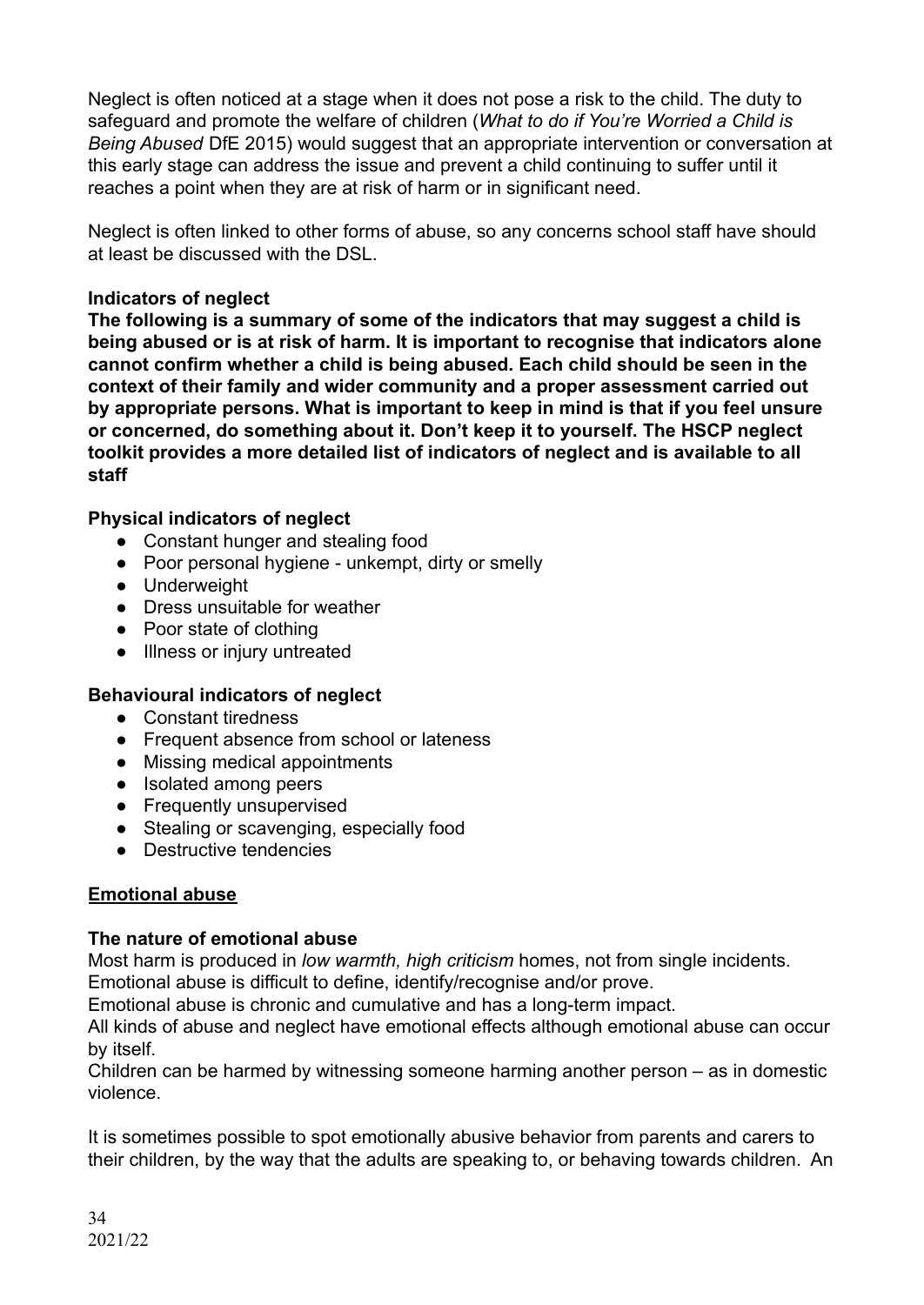appropriate challenge or intervention could affect positive change and prevent more intensive work being carried out later on.

#### **Indicators of emotional abuse Developmental issues**

- Delays in physical, mental and emotional development
- Poor school performance
- Speech disorders, particularly sudden disorders or changes.

#### **Behaviour**

- Acceptance of punishment which appears excessive
- Over-reaction to mistakes
- Continual self-deprecation (I'm stupid, ugly, worthless etc)
- Neurotic behaviour (such as rocking, hair-twisting, thumb-sucking)
- Self-mutilation
- Suicide attempts
- Drug/solvent abuse
- Running away
- Compulsive stealing, scavenging
- Acting out
- Poor trust in significant adults
- Regressive behaviour  $-$  e.g., wetting
- Eating disorders
- Destructive tendencies
- Neurotic behaviour
- Arriving early at school, leaving late

#### **Social issues**

- Withdrawal from physical contact
- Withdrawal from social interaction
- Over-compliant behaviour
- Insecure, clinging behaviour
- Poor social relationships

#### **Emotional responses**

- Extreme fear of new situations
- Inappropriate emotional responses to painful situations ("I deserve this")
- Fear of parents being contacted
- Self-disgust
- Low self-esteem
- Unusually fearful with adults
- Lack of concentration, restlessness, aimlessness
- Extremes of passivity or aggression

#### **Physical abuse**

#### **The nature of physical abuse**

Most children collect cuts and bruises quite routinely as part of the rough and tumble of daily life. Clearly, it is not necessary to be concerned about most of these minor injuries.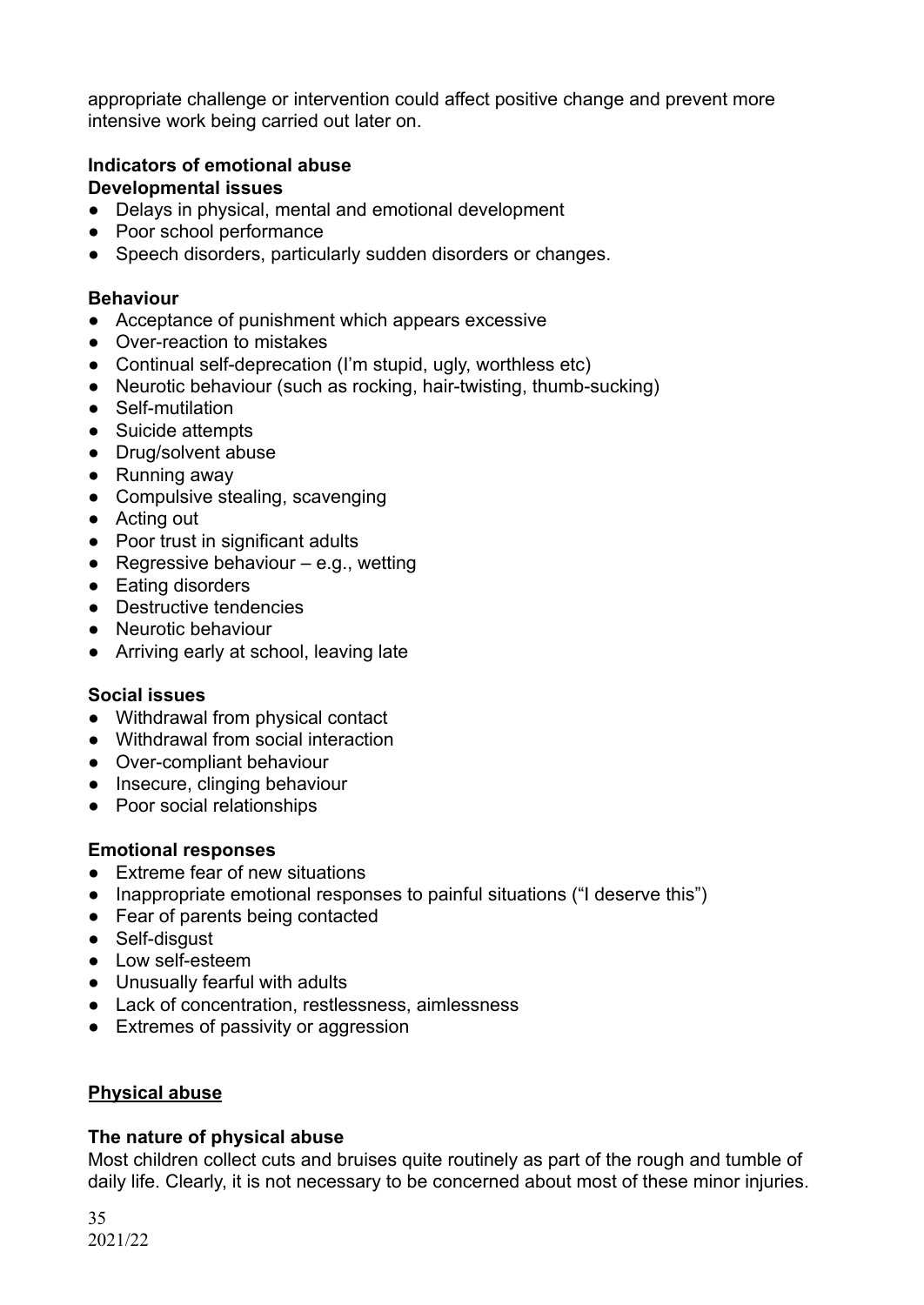However, accidental injuries normally occur on the *bony prominences* – e.g., shins. Injuries on the *soft* areas of the body are more likely to be inflicted intentionally and should therefore make us more alert to other concerning factors that may be present.

A body map (on CPOMS*)* can assist in the clear recording and reporting of physical abuse. The body map should only be used to record observed injuries and no child should be asked to remove clothing by a member of staff of the school.

## **Indicators of physical abuse / factors that should increase concern**

- Multiple bruising or bruises and scratches (especially on the head and face)
- Clusters of bruises  $-$  e.g., fingertip bruising (caused by being grasped)
- Bruises around the neck and behind the ears the most common abusive injuries are to the head
- Bruises on the back, chest, buttocks, or on the inside of the thighs
- $\bullet$  Marks indicating injury by an instrument e.g., linear bruising (stick), parallel bruising (belt), marks of a buckle
- Bite marks
- Deliberate burning may also be indicated by the pattern of an instrument or object e.g., electric fire, cooker, cigarette
- Scalds with upward splash marks or *tide marks*
- Untreated injuries
- Recurrent injuries or burns
- Bald patches.

**In the social context of the school, it is normal to ask about a noticeable injury. The response to such an enquiry is generally light-hearted and detailed. So, most of all, concern should be increased when:**

- the explanation given does not match the injury
- the explanation uses words or phrases that do not match the vocabulary of the child (adult words)
- no explanation is forthcoming
- the child (or the parent/carer) is secretive or evasive
- the injury is accompanied by allegations of abuse or assault

## **You should be concerned if the child or young person:**

- is reluctant to have parents/carers contacted
- runs away or shows fear of going home
- is aggressive towards themselves or others
- flinches when approached or touched
- is reluctant to undress to change clothing for sport
- wears long sleeves during hot weather
- is unnaturally compliant in the presence of parents/carers.
- has a fear of medical help or attention
- admits to a punishment that appears excessive.

## **Sexual abuse**

## **The nature of sexual abuse**

Sexual abuse is often perpetrated by people who are known and trusted by the child – e.g., relatives, family friends, neighbours, babysitters, people working with the child in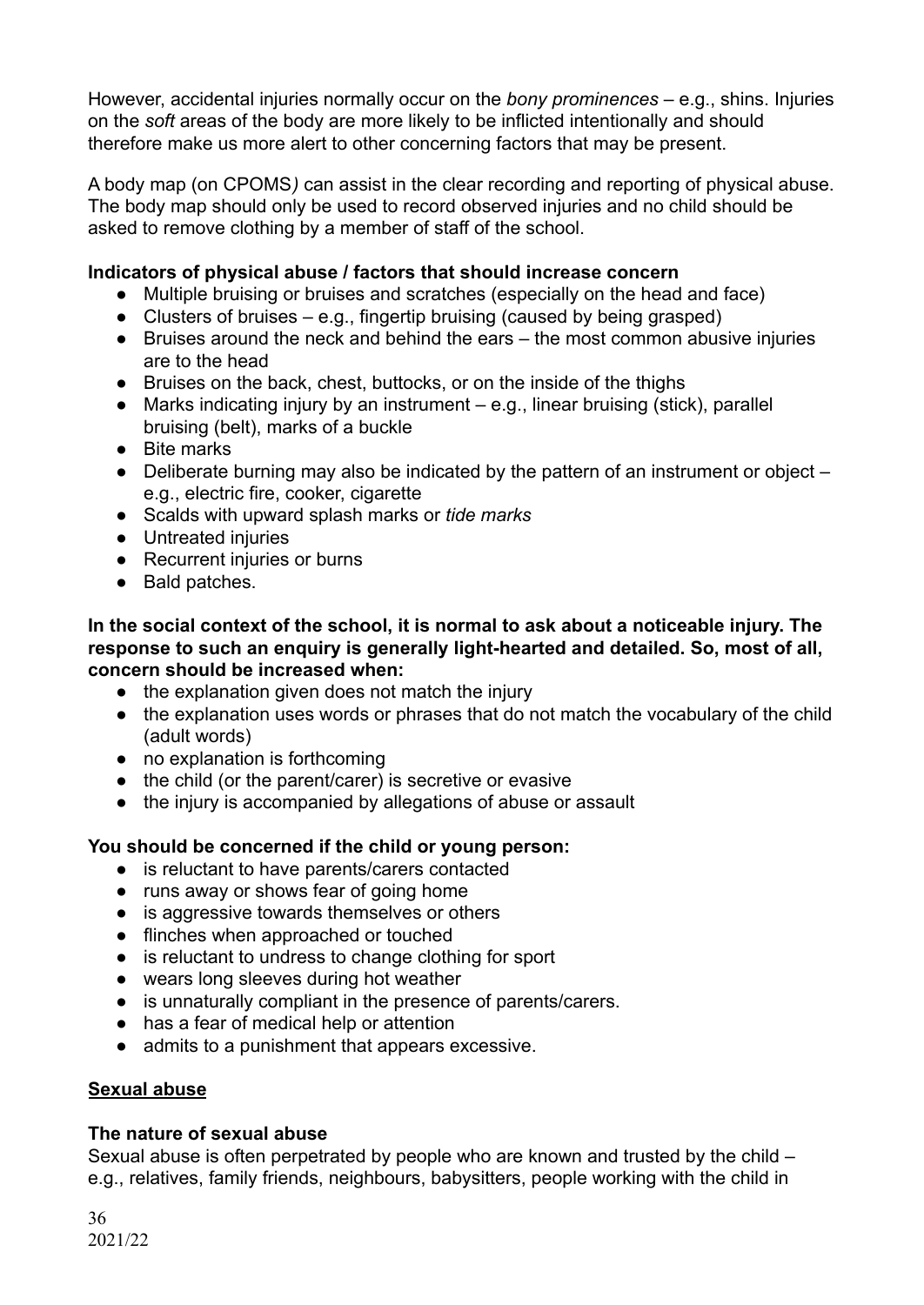school, faith settings, clubs or activities. Children can also be subject to child sexual exploitation.

Sexual exploitation is seen as a separate category of sexual abuse. Indicators of CSE can be found in the schools safeguarding policy.

## **Characteristics of child sexual abuse:**

- it is often planned and systematic people do not sexually abuse children by accident, though sexual abuse can be opportunistic
- grooming the child people who abuse children take care to choose a vulnerable child and often spend time making them dependent
- grooming the child's environment abusers try to ensure that potential adult protectors (parents and other carers especially) are not suspicious of their motives.

Most people who sexually abuse children are men, but some women sexually abuse too.

## **Indicators of sexual abuse**

## **Physical observations**

- Damage to genitalia, anus or mouth
- Sexually transmitted diseases
- Unexpected pregnancy, especially in very young girls
- Soreness in genital area, anus or mouth and other medical problems such as chronic itching
- Unexplained recurrent urinary tract infections and discharges or abdominal pain

## **Behavioural observations**

- Sexual knowledge inappropriate for age
- Sexualised behaviour or affection inappropriate for age
- Sexually provocative behaviour/promiscuity
- Hinting at sexual activity Inexplicable decline in school performance
- Depression or other sudden apparent changes in personality as becoming insecure or clinging
- Lack of concentration, restlessness, aimlessness
- Socially isolated or withdrawn
- Overly-compliant behaviour
- Acting out, aggressive behaviour
- Poor trust or fear concerning significant adults
- Regressive behaviour,
- Onset of wetting, by day or night; nightmares
- Onset of insecure, clinging behaviour
- Arriving early at school, leaving late, running away from home
- Suicide attempts, self-mutilation, self-disgust
- Suddenly drawing sexually explicit pictures
- Eating disorders or sudden loss of appetite or compulsive eating
- Regressing to younger behaviour patterns such as thumb sucking or bringing out discarded cuddly toys
- Become worried about clothing being removed
- Trying to be 'ultra-good' or perfect; overreacting to criticism.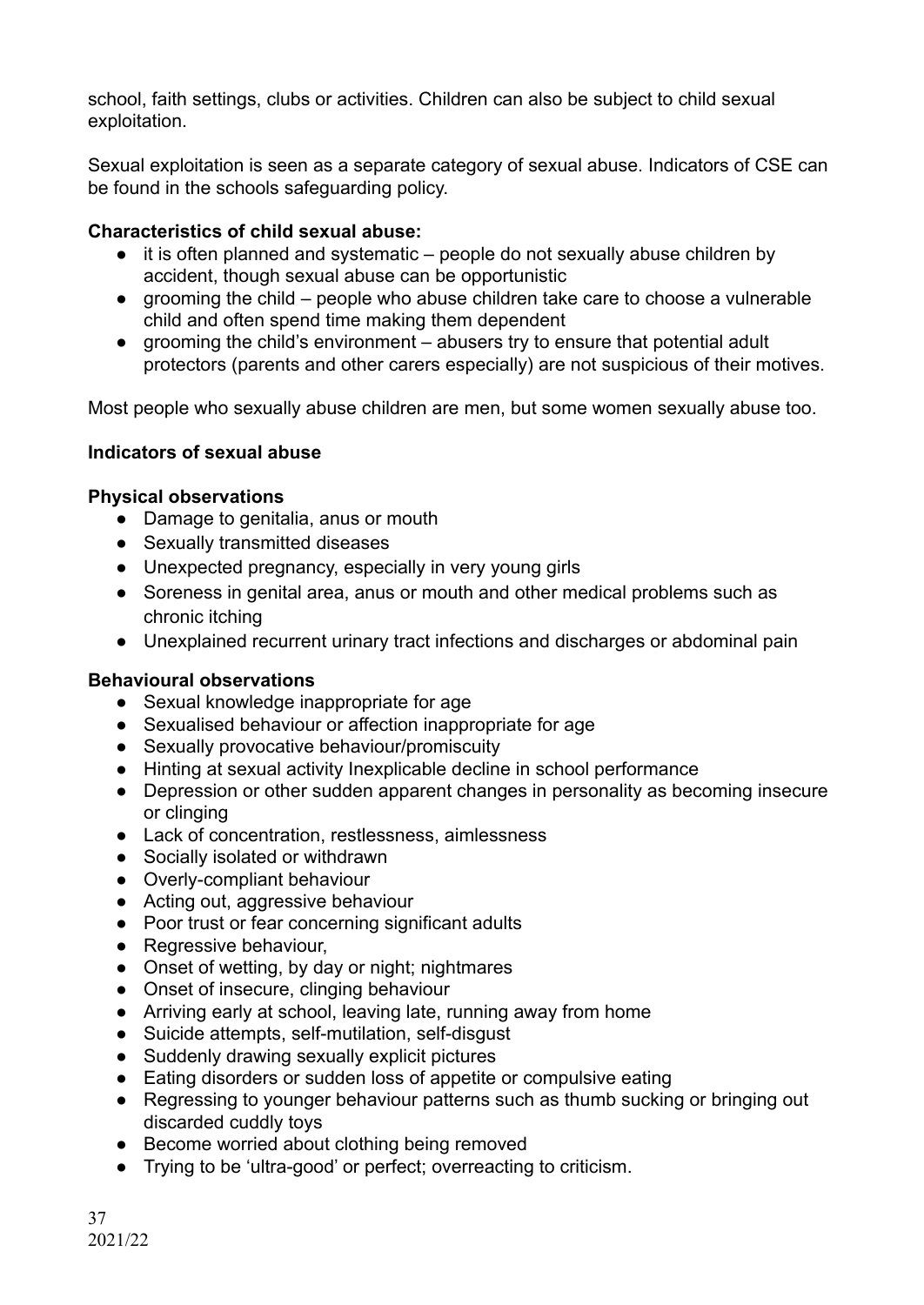38 2021/22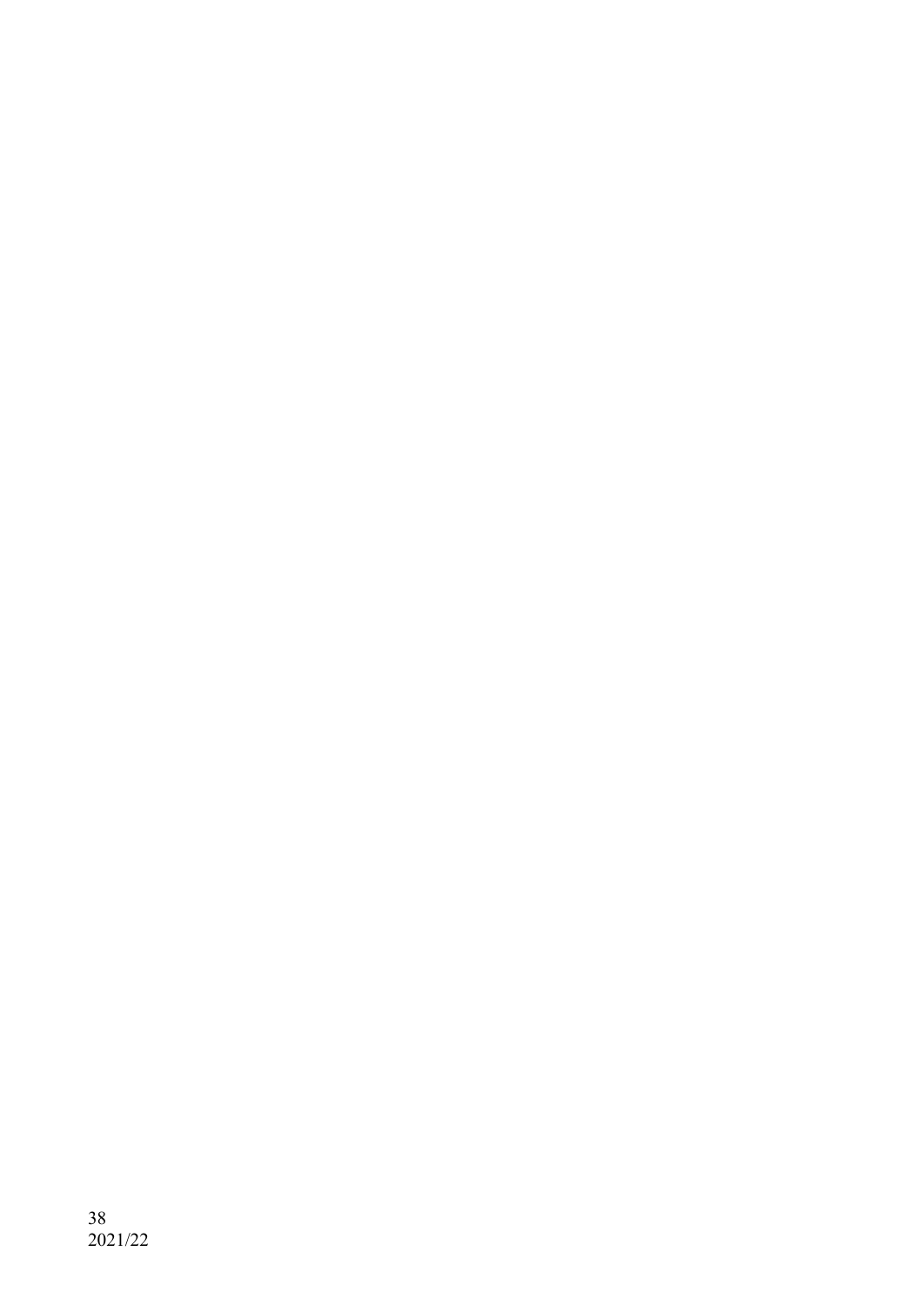<span id="page-38-0"></span>*Annex 12 - Useful contacts*

| <b>Key Personnel</b>                                                                       | Name (s)                                                      | Telephone No.                                                                 |
|--------------------------------------------------------------------------------------------|---------------------------------------------------------------|-------------------------------------------------------------------------------|
| <b>DSL</b>                                                                                 | Carol Taylor                                                  | 02380843162                                                                   |
| Deputy DSL(s)                                                                              | <b>Chris Parker</b><br>Jo Fenton<br>Denise Walley             | 02380843162                                                                   |
| School's named Prevent<br>lead                                                             | Carol Taylor                                                  | 02380843162                                                                   |
| <b>Schools Mental Health</b><br>Lead                                                       | Angela Symes                                                  | 02380843162                                                                   |
| Nominated<br><b>Safeguarding Governor</b>                                                  | <b>Becky Littler</b>                                          | Becky.littler@orchardjunior.com                                               |
| <b>Chair of Governors</b>                                                                  | Nikki Brigg                                                   | Nikki.brigg@orchardjunior.com                                                 |
| <b>Children's Reception</b><br>Team                                                        |                                                               | 01329 225379                                                                  |
| Out of hours social care                                                                   |                                                               | 0300 555 1373                                                                 |
| Police                                                                                     | NPCC guidance                                                 | 101 or in<br>emergencies 999                                                  |
| Safeguarding advisors /<br><b>Local Authority</b><br><b>Designated Officers</b><br>(LADOs) | Barbara Piddington<br>Fiona Armfield<br><b>Mark Blackwell</b> | <b>HCC Safeguarding Unit</b><br>01962 876364<br>Child.protection@hants.gov.uk |
| School nurse                                                                               |                                                               |                                                                               |
|                                                                                            |                                                               |                                                                               |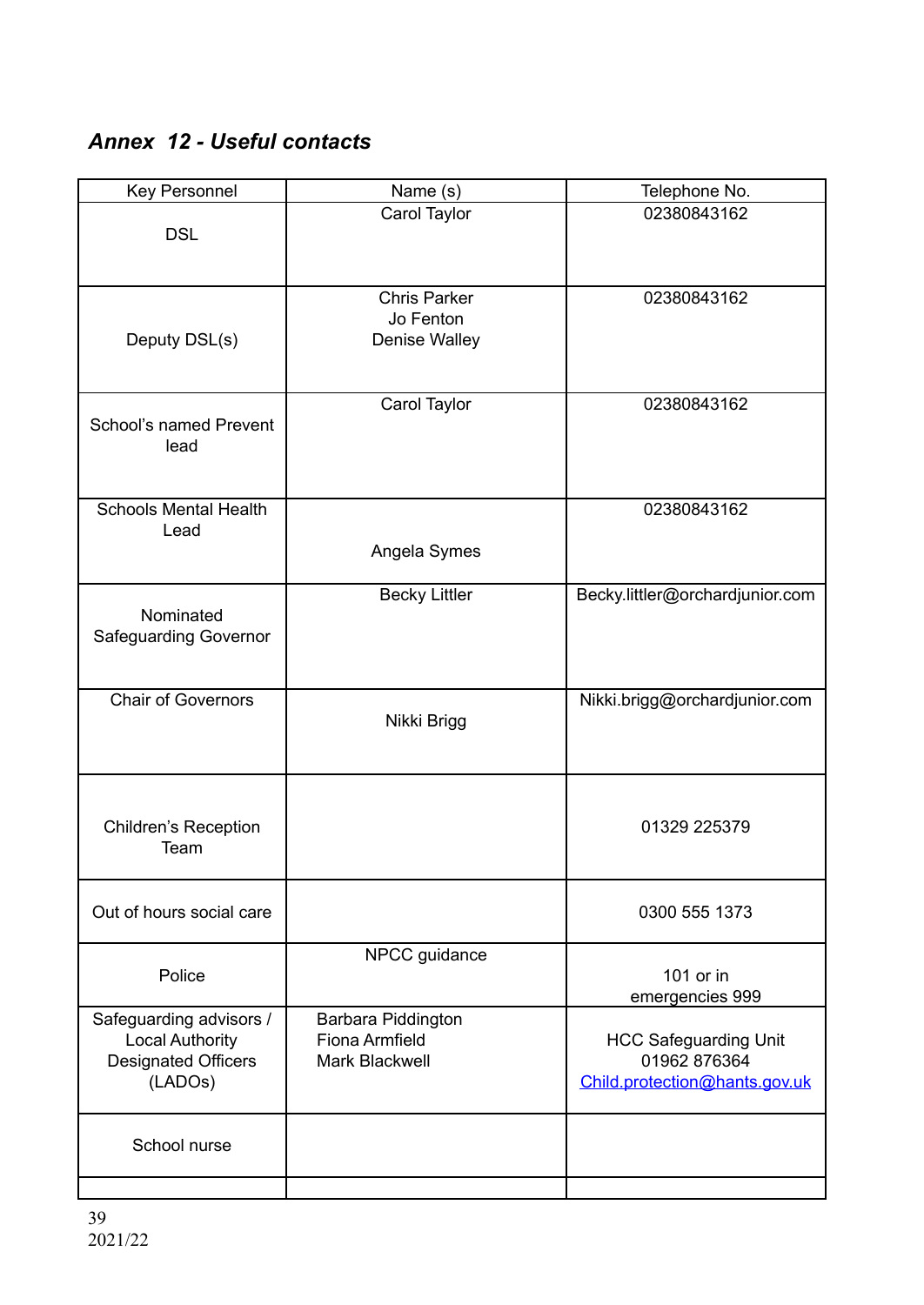| <b>Children's Service</b><br>Department, District<br>Service Manager |  |
|----------------------------------------------------------------------|--|
|                                                                      |  |

## <span id="page-39-0"></span>*Annex 13 - Table of changes 2020/2021*

Throughout the document changes have been made to punctuation, grammar and readability. These have not all been highlighted in the table below.

| Page      | <b>Changes</b>                                                                                                                                                                                                                                                                                                                                                                                                |
|-----------|---------------------------------------------------------------------------------------------------------------------------------------------------------------------------------------------------------------------------------------------------------------------------------------------------------------------------------------------------------------------------------------------------------------|
| Throughou | Reference to KCSiE 2020 updated to 2021                                                                                                                                                                                                                                                                                                                                                                       |
| t the     |                                                                                                                                                                                                                                                                                                                                                                                                               |
| document  |                                                                                                                                                                                                                                                                                                                                                                                                               |
| 5         | Allegations against staff – added the following in italics                                                                                                                                                                                                                                                                                                                                                    |
|           | Added "Every child having access to a 'trusted adult' in the school."<br>"If a concern is raised about the practice or behaviour of a member of staff,                                                                                                                                                                                                                                                        |
|           | this information will be recorded and passed to the headteacher Name.<br>The headteacher will make an assessment to determine if the matter is a<br>'low level concern' or an 'allegation'. The Local Authority Designated<br>Officer (LADO) will be contacted for all allegations and the relevant<br>guidance will be followed. If the headteacher needs advice or guidance<br>they will contact the LADO." |
| 8         | SMT responsibilities. Added:<br>Determine if a concern about a member of staff is a 'low level<br>concern' or an allegation                                                                                                                                                                                                                                                                                   |
| 10        | Added phrase "certain medical conditions" to 3 <sup>rd</sup> paragraph                                                                                                                                                                                                                                                                                                                                        |
| 11        | Following a report of concerns the DSL must – added bullet 7                                                                                                                                                                                                                                                                                                                                                  |
|           | "In cases of allegations against staff or low level concerns, the HSCP<br>procedure or the school Low Level Concerns (LLC) procedure will be<br>followed."                                                                                                                                                                                                                                                    |
| 12        | Annex 1 - Flowchart. Added LLC x 2                                                                                                                                                                                                                                                                                                                                                                            |
| 18        | Annex <sub>5</sub><br>- Added reminder to schools that they are required to have a low level<br>concern policy and process<br>- deleted "in line with those from the LSCP in the first para<br>From the complaints bullets<br>- suggested deleting the "breach any policy or procedure"                                                                                                                       |
|           | Added "Lower Level Concerns LLC's, which do not reach the allegations<br>harm threshold (or complaints criteria) should be dealt with under a school<br>LLC procedure."                                                                                                                                                                                                                                       |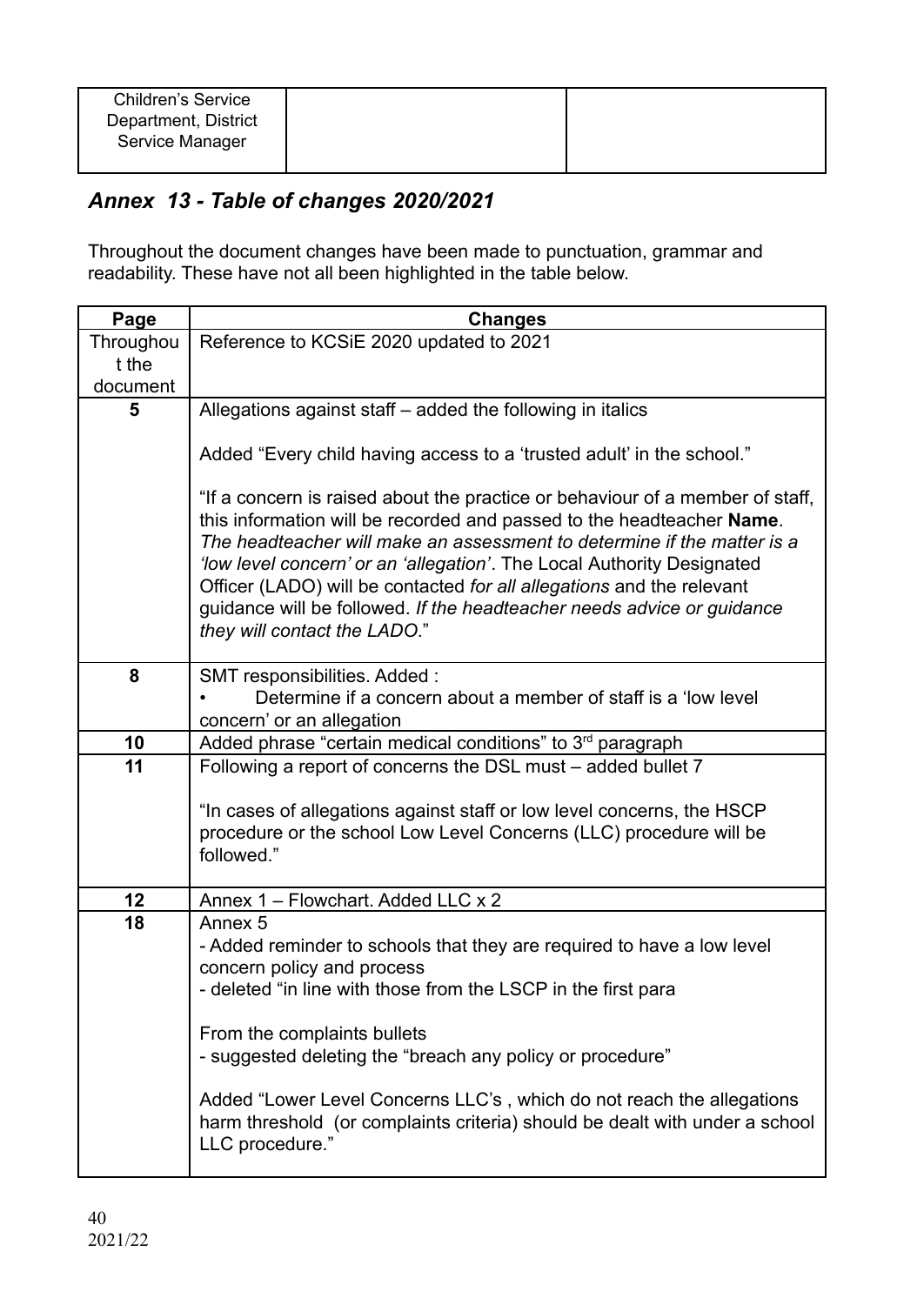|                | Changed title of sub-section to "Procedure for Allegations that meet the<br>harm threshold."                                                                                                                                                                                                                                                                                                                                       |
|----------------|------------------------------------------------------------------------------------------------------------------------------------------------------------------------------------------------------------------------------------------------------------------------------------------------------------------------------------------------------------------------------------------------------------------------------------|
|                | Added "governor" to the list that the allegation process applies to.                                                                                                                                                                                                                                                                                                                                                               |
|                | Added a LLC section                                                                                                                                                                                                                                                                                                                                                                                                                |
| 21             | <b>SVSH</b>                                                                                                                                                                                                                                                                                                                                                                                                                        |
|                | Added update that HSCP are working on a peer-on-peer protocol                                                                                                                                                                                                                                                                                                                                                                      |
|                | Context section - added first two paragraphs                                                                                                                                                                                                                                                                                                                                                                                       |
|                | Policy section – added "This policy is underpinned by the principle that<br>there is a zero-tolerance approach to sexual violence and sexual<br>harassment." To third paragraph                                                                                                                                                                                                                                                    |
| 22             | Responding to reports of SVSH section-Added<br>Understanding that our initial response to a report from a child is<br>$\bullet$<br>incredibly important and can encourage or undermine the<br>confidence of future victims of sexual violence and harassment to<br>report or to come forward.                                                                                                                                      |
| 23             | On-going response section - added<br>All concerns, discussions and decisions made, and the reasons for<br>those decisions, should be recorded in writing. Records should be<br>reviewed so that potential patterns of concerning, problematic or                                                                                                                                                                                   |
| 24             | inappropriate behaviour can be identified and addressed.<br>The DSL will keep the risk assessment under review.<br>When ongoing support is required by the victim, the victim should<br>be asked whether they would find it helpful to have a designated<br>trusted adult to talk about their needs. The choice of any such adult<br>should be they victims (as far as reasonably possible) and this<br>choice should be supported |
|                | Unsubstantiated, unfounded, false, or malicious reports - new section                                                                                                                                                                                                                                                                                                                                                              |
| <b>Annex 7</b> | Previous annex with Brook Traffic light tool has been removed.                                                                                                                                                                                                                                                                                                                                                                     |
|                | The use of the Brook tool now requires training. For 2021, HSCP have<br>purchased on-line training that schools can access free of charge                                                                                                                                                                                                                                                                                          |
|                | As the tool is licenced to Brook it should no longer be used without<br>the training.                                                                                                                                                                                                                                                                                                                                              |
| <b>Annex 7</b> | The risk assessment is now annex 7 from Annex 8                                                                                                                                                                                                                                                                                                                                                                                    |
|                | Removed 'brook traffic light assessment' and replaced with 'presenting<br>behaviour'                                                                                                                                                                                                                                                                                                                                               |